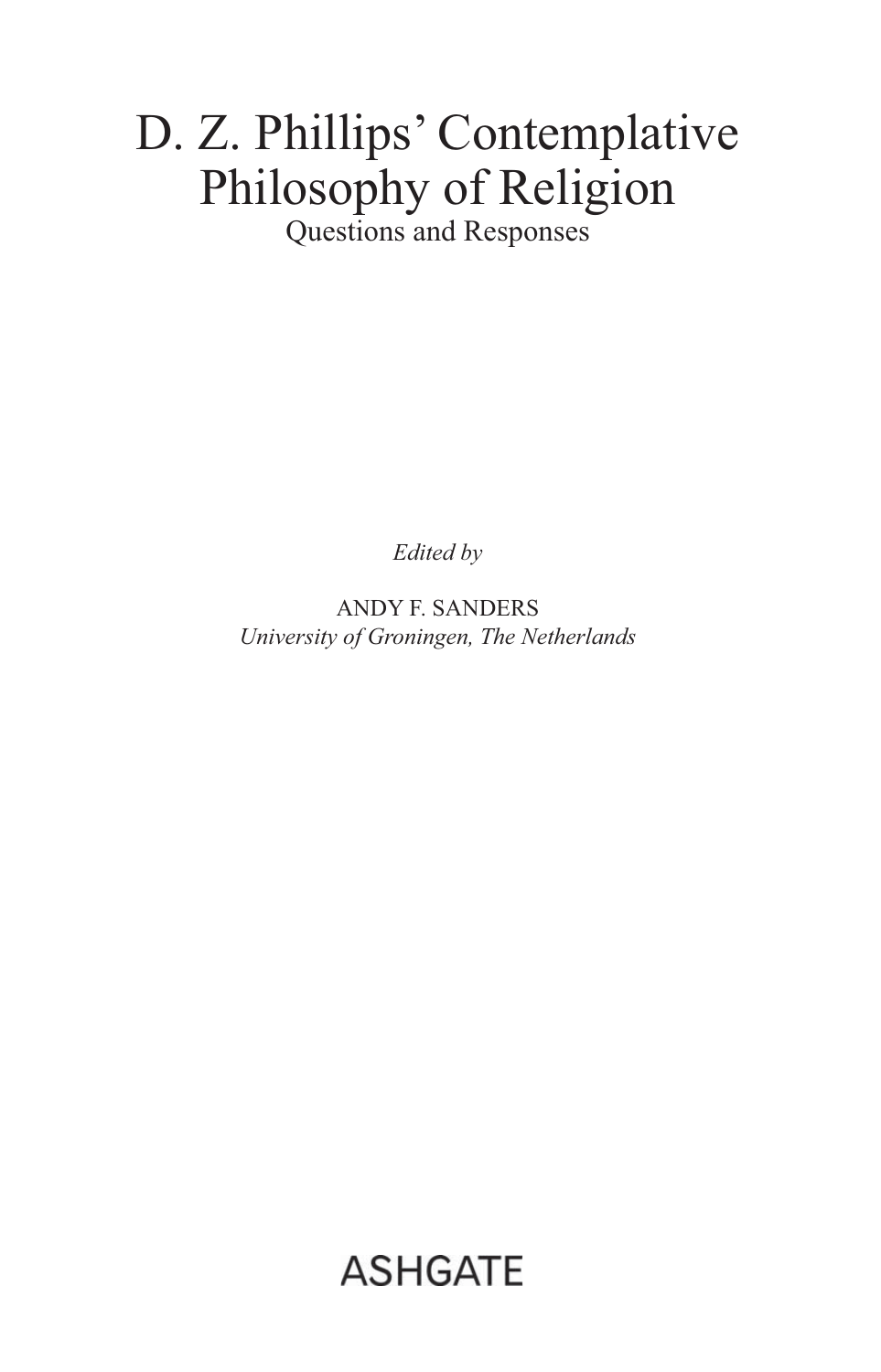# Chapter II

# [Locating Philosophy's Cool Place –](#page-0-0) A Reply to Stephen Mulhall

## D.Z. Phillips

What is of most importance ... is Phillips' strategic goal – that of articulating a Wittgensteinian conception of philosophy that is sensitive to its distinctive contribution to the human project of making sense of our existence, and yet capable of preserving the neutrality from which its peculiar authority grows. He thus attempts to place himself between those Wittgensteinians who can see only a negative task for philosophical investigations, and those who see the human significance of philosophy as rendering its autonomy deeply questionable.<sup>1</sup>

So wrote Stephen Mulhall in a review of *Philosophy's Cool Place* published in 2001. Those who emphasize philosophy's negative task see the philosopher as an underlabourer (to borrow Locke's phrase), who has no subject of his own, but who has a technique for clearing up conceptual confusions on other people's sites. Those who emphasize philosophy's human significance see it as providing a philosophy for living, a guide for human life. The first conception does too little, while the second attempts too much. By contrast, a contemplative conception of philosophy, in seeking to do conceptual justice by the world in all its variety, does so in the service of philosophy's central concern with the very possibility of such a world. In relation to this contemplative conception of philosophy, as Mulhall points out in his contribution to the present volume, I see the other conceptions as transgressive cousins, one defective, and the other excessive. In *Philosophy's Cool Place*, I criticized Stanley Cavell and James Conant for joining, *at times*, the family of transgressors. In his review, Mulhall thought my discussions of them 'develop criticisms that merit serious attention'.2 By combining the transgressive conceptions of philosophy, Cavell and Conant have been extremely influential in promoting a *therapeutic* reading of Wittgenstein's philosophy.

In 'Wittgenstein's Temple', Mulhall's view has changed somewhat. In his review, he had been frustrated by what he took to be a sparse account of what exactly philosophical contemplation of reality comes to, and urged me to say more. Now, he doubts whether there is a 'more' to say, since he has difficulty in locating philosophy's cool place. Anything it wants to achieve, he argues, can be achieved by the underlabourer conception of philosophy, in a way which shows us, at the same

<sup>1</sup> Stephen Mulhall, Review of Phillips, *Philosophy's Cool Place*, *Philosophical Quarterly* 51:202 (2001), p.104.

<sup>2</sup> Mulhall, Review *Philosophy's Cool Place*, p.104.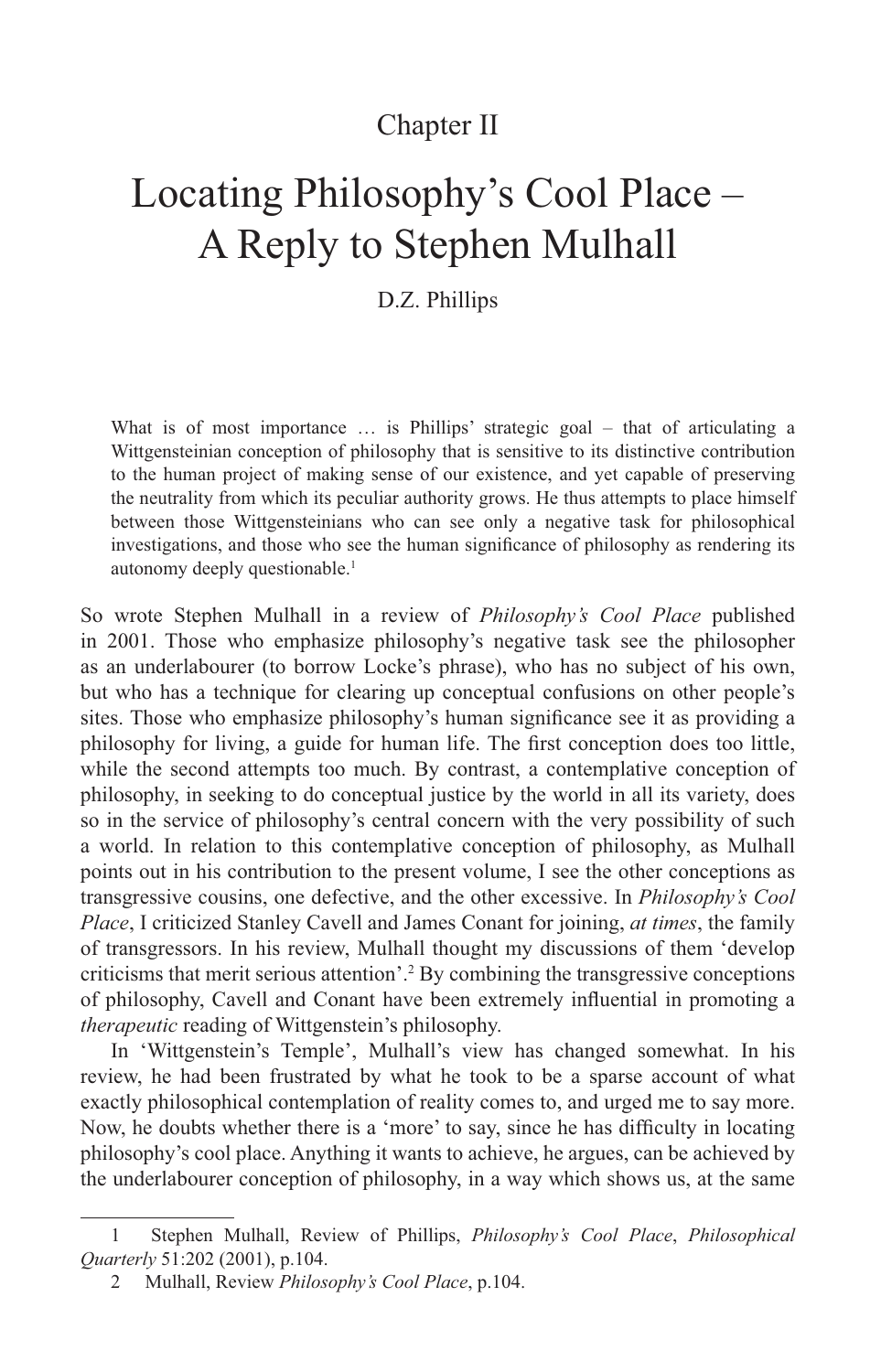time, a philosophy for living. In short, Mulhall is deeply attracted by a therapeutic reading of Wittgenstein. So far from seeing the work of Cavell and Conant, in this context, as meriting serious critical attention, he is now 'less convinced by … attempts to argue that [they] ... exhibit a culpable version of this failing'.<sup>3</sup> In my reply I'll try to show why Mulhall's change of heart is not a change for the better.

### **1. The Lure of a Philosophy for Living**

Wittgenstein had grave doubts whether, if published, his work would be understood. This was not snobbishness or arrogance on his part, but a realistic assessment of the spirit of his and our age. It is an age concerned with progress, problemsolving, skills for personal relationships and making the world a better place. Such dominant interests are likely to be impatient with, and even uncomprehending of, a contemplative interest in the world. Béla Szabados is capturing the attitude of many philosophers in describing the reaction of Kai Nielsen to Wittgensteinian contemplation:

Wittgenstein's philosophical outlook is ethically and politically irresponsible, since his attitude of quietism leads us to a pernicious disengagement from the world and robs us of the critical tools to assess our culture and change it for the better. To put it bluntly, a philosophy that leaves everything where it is hinders the struggle for social justice, peace and human flourishing. It is an obstacle to human solidarity.4

In fact, Nielsen thinks I am simply deceiving myself in thinking that I am engaged in philosophical contemplation. This is how he begins his last chapter in our recent encounter:

D. Z. Phillips and I are, to put it mildly, at loggerheads. We both think of each other, at least on the issues before us, as a philosophical disaster … I see Phillips as at least in effect as a preacher mounting the pulpit to preserve religion from any fundamental criticism, while thinking of himself as a neutral contemplator of the actual and the possible in a cool place, and he sees me as a fervent atheist riding the hearse proclaiming that God is dead and a good thing too.<sup>5</sup>

In her review of my book, Alison Denham thought I was advocating a cool philosophical way of rising above the cares and troubles of ordinary mortals. Given this misunderstanding, it is no surprise that she wondered whether I could keep that cool in the dance!6 Even in his review, Mulhall is prone to speak of 'the human project of making sense of our existence', and in 'Wittgenstein's Temple' he sees my

<sup>3</sup> All quotations from Mulhall are from 'Wittgenstein's Temple' in the present volume, unless otherwise indicated.

<sup>4</sup> Béla Szabados, 'Introduction' Kai Nielsen and D.Z. Phillips, *Wittgensteinian Fideism?*, London: SCM Press, 2004.

<sup>5</sup> Nielsen and D.Z. Phillips, *Wittgensteinian Fideism?*, Ch. 14, p.290. I had accused Nielsen of falling to the lure of a philosophy of life.

<sup>6</sup> Alison Denham, 'How Long Can You Stay Cool at the Dance?', *Times Literary Supplement*, 23 June 2000, n.p.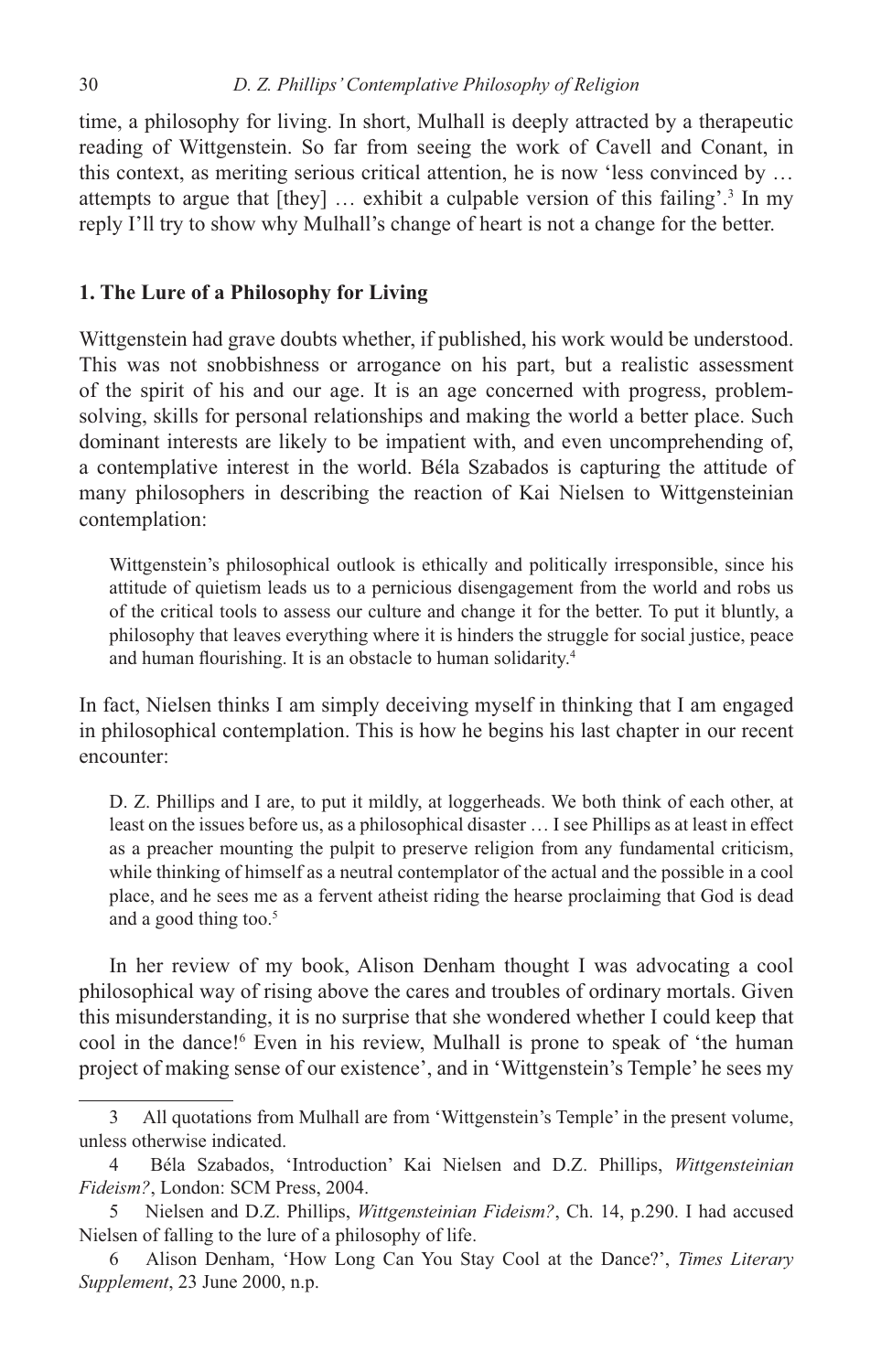refusal to indulge in Wittgensteinian therapy as 'a failure to recognize the pertinence of Kierkegaard's repeated and pointed reminder that philosophers are human beings too' (p.999). Kai Nielsen, Alison Denham and Stephen Mulhall differ, as philosophers, in all sorts of ways, but their remarks exemplify the therapeutic spirit which Wittgenstein thought was a barrier to an understanding of his contemplative task. Rush Rhees captures that spirit as follows:

The people who argued with Socrates and Plato may have thought that language was just a collection of techniques, and that that was what understanding is: 'knowing the technique …' Is understanding just competence? Is language a skill? Whether speaking is a technique, whether thinking is a technique; whether living is. Again: whether life has the unity of a skill … You might even think of methods of producing it to order then. This is the question whether virtue can be taught. It is all a matter of the method. That is what it comes to. And that would be the same as solving problems of life by calculation. Reaching an understanding of life by calculation.

Solving philosophical problems by calculation. 'Philosophy as just a matter of sorting out various grammars that have got mixed up.' Helping you to see where things go so that you do not get into a snag.

And so with understanding life: understanding the business of living. Knowing how to live effectively. Being a success. Doing it better than anyone else. The question of what it is to understand life. Or simply: of what it is to understand.7

I have not forgotten that Mulhall says of his three conceptions of philosophy (p.21),

It is not my concern to question Phillips's claim that at least some ways of failing to respect these distinctions would be philosophically damaging; there is certainly an important truth registered in Wittgenstein's claim that a philosopher should not be a citizen of any community of ideas – that that, indeed, is what makes him a philosopher.

The question is whether, in discussing Cavell and Conant, Mulhall retains this 'important truth', or recognizes, in their work, some of the 'philosophically damaging' ways of ignoring it. I shall begin to discuss this question with reference to Cavell. I regret that, in doing so, I shall have little to say about what I take to be his excellent contemplative discussion of scepticism in his early work,<sup>8</sup> or about the way in which Mulhall has helped us to understand it.<sup>9</sup> My brief, here, is to discuss the concerns voiced in 'Wittgenstein's Temple'.

In reaction to the accusation of quietism in Wittgenstein, Szabados replies: 'It may strike some as ironic that one of the deepest critics of our culture, concerned

<sup>7</sup> Rush Rhees, *Wittgenstein and the Possibility of Discourse*, ed. D.Z. Phillips, 2nd edn., Oxford: Blackwell, 2005, pp.3–4.

<sup>8</sup> Stanley Cavell, *Must We Mean What We Say?*, Cambridge: Cambridge University Press, 1976, and *The Claim of Reason*, Parts 1 and 2, Oxford: Oxford University Press, 1979. For my appreciative discussion see *Philosophy's Cool Place*, pp.87–94.

<sup>9</sup> See Stephen Mulhall, *Stanley Cavell: Philosophy's Recounting of the Ordinary*, Oxford: Clarendon Press, 1994.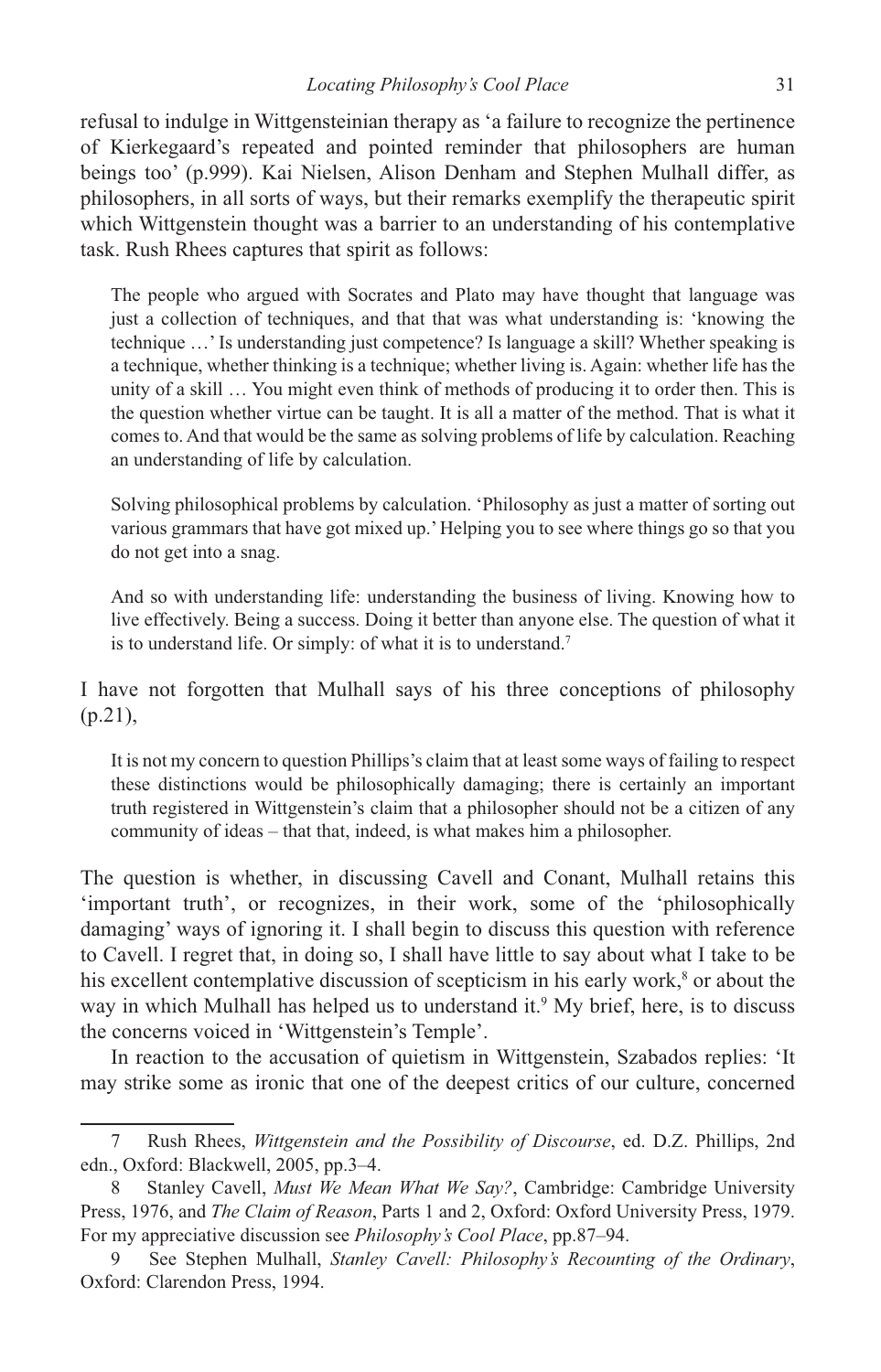with its animation, is charged with complacency and quietism.'<sup>10</sup> Commenting on Szabados' remark I said:

The irony Szabados refers to consists in the fact that one of the concepts in our culture which Wittgenstein reanimates is *the concept of criticism*. Criticism is rescued from what philosophy tries to make of it. By reflecting on contexts where *real* criticisms have their life, these criticisms, including the most radical, are allowed to be themselves. So far from advocating quietism, Wittgensteinian contemplation allows real battles to be themselves.<sup>11</sup>

Mulhall wants to remind me that one can only have philosophical contemplation if there is something other than philosophy to comprehend. True enough, but that, in itself, does not threaten the autonomy of the subject. Neither does the fact that a philosopher, like any other human being, lives at a certain time and place, with particular concerns, troubles and aversions. The point is that the philosopher is related to these surroundings in a contemplative way; his questions arising from the central concerns of his subject. The vital question is whether this relation has been transgressed in Cavell's ambition to be a reappraiser of his culture:

'To imagine a language is to imagine a form of life' … In philosophizing, I have to bring my own language and life into imagination. What I require is a convening of my culture's criteria, in order to confront them with my words and life as I pursue them and as I imagine them; and at the same time to confront my words and my life as I pursue them with the life my culture's words may imagine for me. This seems to me a task that warrants the name of philosophy.12

This activity rightly turns its back on a transcendent metaphysics. But post-Wittgensteinian philosophy, in the course of doing so, has simply continued to search for a measure of 'all things'. As Michael Weston has pointed out, *it has simply turned to our historical situatedness to provide materials for a renewed search for such a measure*. On this view, to imagine a language is to imagine a form of life one approves of after due reflection. As Weston points out, Cavell's overriding commitment to a search for community leads him to use Wittgenstein's philosophy to show that 'adherence to absolute values in ethics and religion [are] products of inadequate understanding'.13 For whom is Cavell speaking when he says that God is dead? Or for whom is he speaking, politically, when he says,

Society … is what we have done with the success of Locke and the others in removing the divine right of kings and placing political authority in our consent to be governed together. The essential message of the idea of a social contract is that political institutions require

<sup>10</sup> Mulhall, *Stanley Cavell*.

<sup>11</sup> Mulhall, *Stanley Cavell*., Ch. 17, p.350.

<sup>12</sup> Cavell, *The Claim of Reason*, p.100.

<sup>13</sup> Michael Weston, Review of *Philosophy's Cool Place*, *Philosophical Investigations* 23:3 (2000), p.262.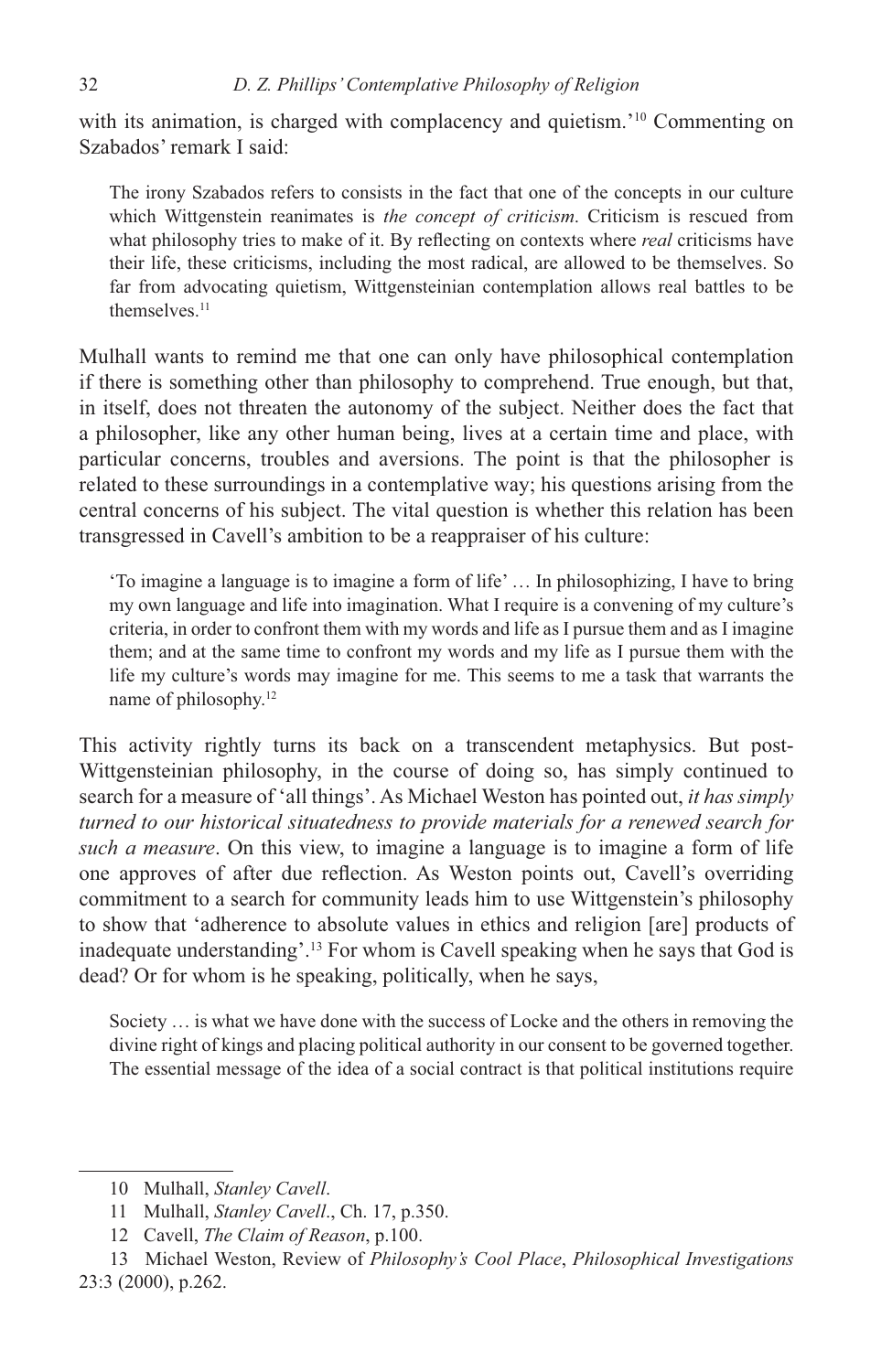justification … there are laws or ends, of nature or justice, in terms of which they are to be tested. They are experiments.<sup>14</sup>

Mulhall admits that what Cavell is propounding is a form of contract liberalism,<sup>15</sup> but Cavell takes himself to be arriving at the political conditions for speech and agency *tout court*. Whatever of that, Cavell is certainly not exercising a contemplative enquiry in political philosophy. Had he been doing so, he would have wanted to show that recognition of the divine right of kings can itself be a form of political consent. When Locke criticized other parties, he did so in terms of political values to which he adhered. In *Philosophy's Cool Place*, I argued (p.106),

Political institutions are not experiments but are constitutive of certain ideas in terms of which discussion is carried on … The contemplation of political agreement and disagreement needs to acknowledge that fact and not try to get behind the phenomena to some basic set of interests or ideas that they are supposed to serve.

In the light of the pronouncements we have seen Cavell make with respect to ethics, religion and politics, not to mention his views on Romanticism and Emersonian perfectionism, Mulhall makes two surprising claims in 'Wittgenstein's Temple', particularly since he does not attempt to meet the specific criticisms I made in *Philosophy's Cool Place*.

First, Mulhall claims 'how easily the basic articulations of [Cavell's] conception can be given expression in terms of [my] own, Rhees-inspired contemplative reading of Wittgenstein' (p.24). But how can Cavell's advocacy of specific values relating to ethics, religion and philosophy be rendered compatible with contemplation of the variety of values to be found in these contexts?<sup>16</sup> Mulhall asks how we can say 'in advance of dialogue with the relevant traditions, that the discoveries and claims of Freudian psychoanalysis, Romanticism and Christianity could have no bearing on our distinctively philosophical interests in such matters' (p.26). But there is no question of saying anything *in advance* of a contemplative dialogue with these traditions. One cannot legislate about the insights or confusions which may emerge.<sup>17</sup> By contrast, the influence of psychoanalysis on Cavell's thought leads him to speak of certain philosophical confusions as 'the denial of the human'. Further, the denial of a philosophical insight is seen as the repression of what we need to acknowledge.

<sup>14</sup> Stanley Cavell, *The Senses of Walden: An Expanded Edition*, San Francisco, CA: North Point Press, 1981, p.82.

<sup>15</sup> Mulhall, *Stanley Cavell*, pp.69–74.

<sup>16</sup> See Cavell's political pronouncements, for example with a superb example of contemplative philosophy in Peter Winch's paper, 'How is Political Authority Possible?', *Philosophical Investigations* 25:1 (2002), 20–32.

<sup>17</sup> For my criticisms of psychoanalysis see Ch. 8 of my *Religion and the Hermeneutics of Contemplation*, Cambridge: Cambridge University Press, 2001. For my criticisms of romanticism see 'Winch and Romanticism', *Philosophy* 77:300 (2002), 261–79. For my most recent criticism of accounts of Christianity see *Recovering Religious Concepts*, Basingstoke: Macmillan and St. Martin's Press, 2000; *Religion and Friendly Fire*, Aldershot: Ashgate, 2004; and *The Problem of Evil and the Problem of God*, London: SCM Press, 2004.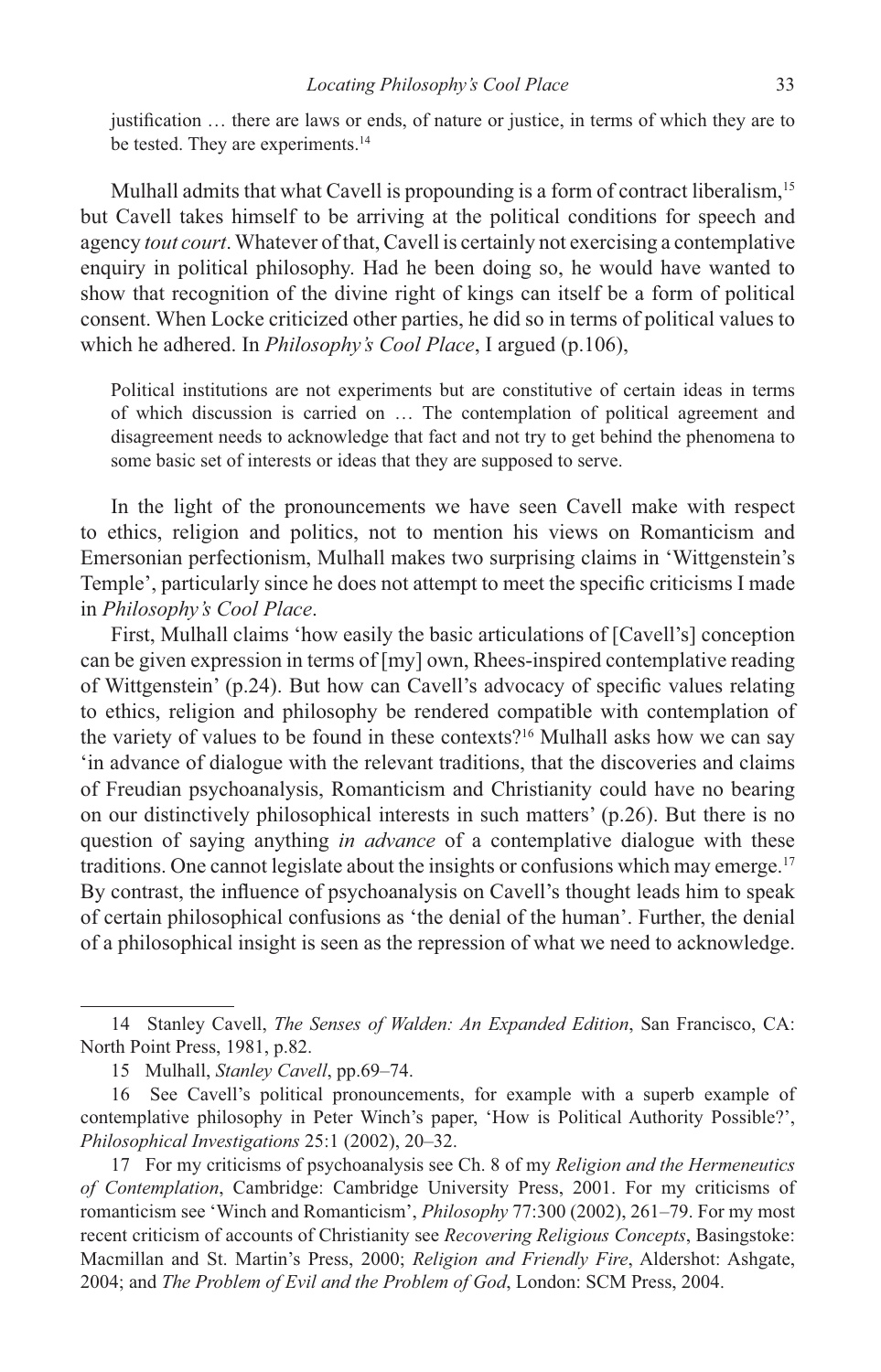The danger is obvious: critics of Cavell may find themselves characterized as the repressed deniers of what they need to acknowledge.<sup>18</sup>

Second, Mulhall claims that in Cavell, we see an 'elaborated and sophisticated working out of the very model of discourse' for which, he claims, Rhees and I have only provided 'the barest sketch in [our] own writings' (p.25). This claim is indeed surprising, since surely one obvious contrast between Cavell and Swansea's contemplative philosophers is the selectivity of the former's texts, compared with the wide variety of examples discussed in the work of Rhees, Peter Winch, R.F. Holland and, dare I say, myself. How can such examples be called 'the barest sketch'? Furthermore, Mulhall recognizes the selectivity of Cavell's texts and offers a curious defence of it:

anyone who understands the acknowledgement structure underlying Cavell's model of reading would expect him to search for and to use texts which participate in his own attitude and approach to reading … only texts motivated by the thoughts and feelings that are crystallized in Cavell's own conception and practice of reading could provide words capable of testing and drawing out the full potential of that practice.19

A contemplative conception of philosophy, by contrast, would wait on texts which would challenge any already crystallized conception. It would wait on criticisms and counter-criticisms to see the conceptual character of disagreement in contexts such as these. For example, I suggested that Cavell should put the texts of Flannery O'Connor alongside those of Emerson.20 As I keep telling my students, contemplative acknowledgement is wider than what we appropriate personally.

In his later work, and in the work of those influenced by him, Cavell and others seem to be on journeys of self-discovery. According to Richard Eldridge, life is to be lived in a creative tension between a recognition of our finitude, and the desire to transcend it.<sup>21</sup> According to Richard Fleming, life must be lived in a realistic acceptance of our finitude.22 According to Timothy Gould, we must go beyond our finitude in an endless search for a common humanity. He concludes his book thus: 'Each may find the other wanting and each might try to suppress what the other is seeking to say. But each is made for –and by the other.'<sup>23</sup>

I do not deny that one may find insights of all kinds, along with confusions too, in the accounts of journeys of self-discovery. All I am insisting on is that they are far removed from a contemplative philosophy. The latter is found in the way Rhees emphasizes the hubbub of voices in our culture, some in close proximity, others passing each other by. They are not engaged in one big conversation or enterprise.

<sup>18</sup> See *Philosophy's Cool Place*, p.109.

<sup>19</sup> Mulhall, *Stanley Cavell*, p.194.

<sup>20</sup> See *Philosophy's Cool Place*, p.112.

<sup>21</sup> Richard Eldridge, *Leading a Human Life*, Chicago, IL: University of Chicago Press, 1997. See Edward Minar's review in *Philosophical Investigations* 23:1 (2000), 73–81.

<sup>22</sup> Richard Fleming, *The State of Philosophy*, Lewisburg, PA: Bucknell University Press, 1993. For my review see *Philosophical Investigations* 19:4 (1994).

<sup>23</sup> Timothy Gould, *Hearing Things*, Chicago, IL: University of Chicago Press, 1998. For my review see *Philosophical Investigations* 22:4 (1999), 349–53.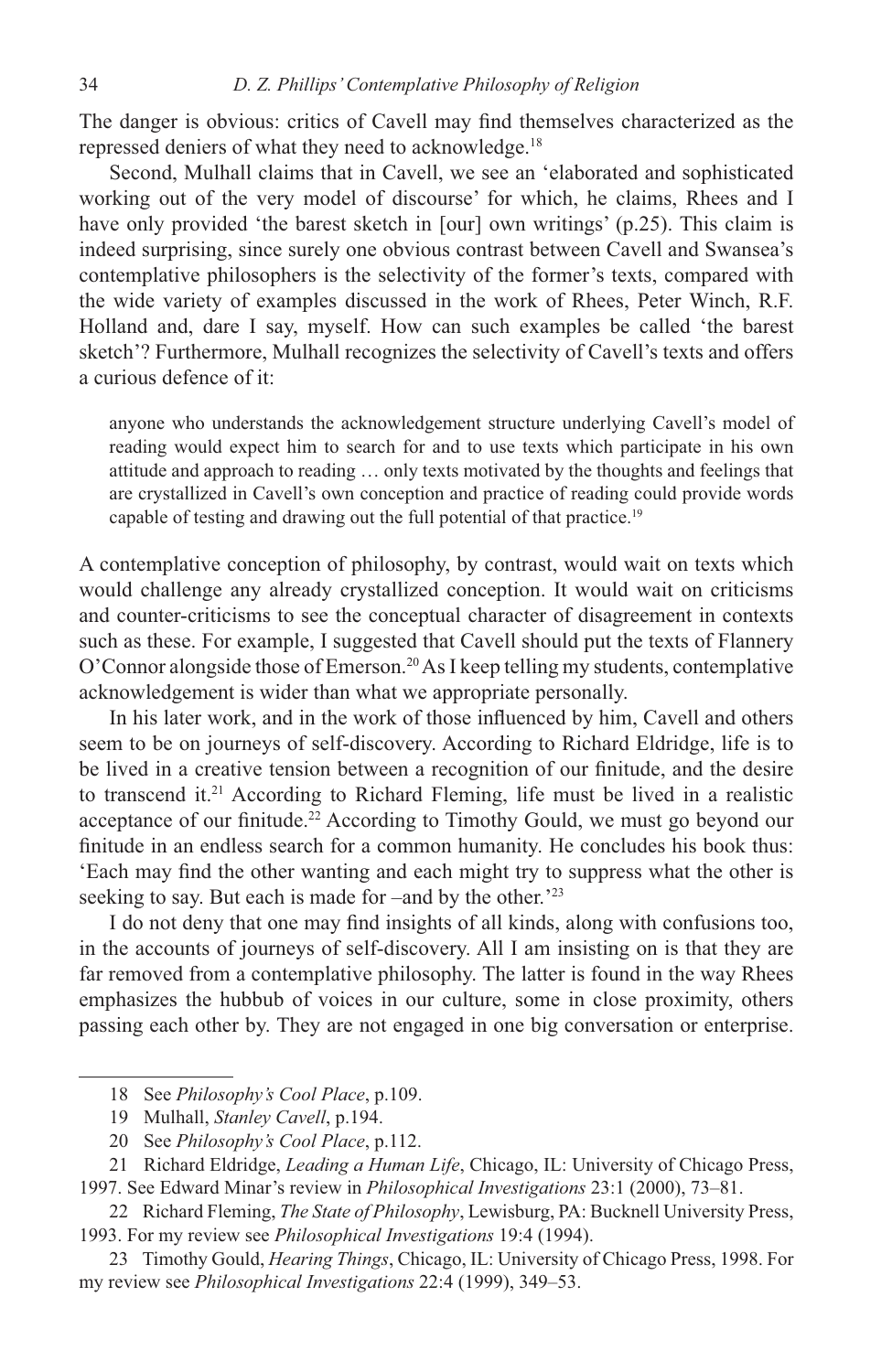But they are thrown together in the language they speak. Rhees's contemplation of them is born of wonder at that fact.

Mulhall, on the other hand, wonders how easy it is to maintain a distinction between a contemplative interest in the dialogical relations between people's conversations, and one's own particular stance within them. I hope to have shown in my work, for example, in *From Fantasy to Faith*, differences and proximities between religious belief and atheism. The aim is not resolution, but an understanding of what is at issue.

Wittgenstein did not say that a philosopher *should not* be a citizen of any community of any ideas, as Mulhall has him saying, but that he *is not* such a citizen. He is not recommending, but arguing, critically, from a certain conception of philosophy and its relation to its subject matter, including the wider culture in which it finds itself. It is this latter relation that separates Cavell's therapeutic conception from Wittgenstein's philosophy. Having seen, rightly, that our forms of life are not founded on a metaphysical foundation external to themselves, Cavell jumps to the confused conclusion that, therefore, human beings are responsible for their maintenance, as though we were their managers, and they were our projects. A form of life is maintained, of course, by participation in it, but its maintenance is not the reason for our participation. Thinking otherwise leads Cavell to think of our philosophical confusions as a refusal to accept the responsibility of maintenance. This is not an advance on Wittgenstein's philosophy, but a violation of its contemplative character. A conception of language as a set of techniques or skills<sup>24</sup> facilitates this external and instrumental way of thinking.<sup>25</sup> My most recent criticism of these tendencies was expressed as follows:

We are not 'minders' of our lives; we are *in* our lives: we are our lives. Concern may be expressed about the deterioration of a movement. But that concern is itself an expression of the movement, not an external, technical problem in handling it. We are not the technicians of culture (the tool-box analogy again).<sup>26</sup>

This is one of the central insights of Wittgenstein's great work, *On Certainty*, and of his emphasis on world-pictures. Wittgenstein is not trying to *establish* these world pictures, or trying to prove that we can know them. Even less is he trying to determine which world-picture is the right one. These endeavours, given what he means by a world-picture, have no messages or guidance for us in seeking a philosophy for living. Mulhall notes, as we saw at the outset, that to seek such a 'human significance' for philosophy, renders 'its autonomy deeply questionable'.27 It is no surprise, therefore, to find confirmation of this fact in a recent pronouncement where Cavell says,

<sup>24</sup> For a tendency to link speaking with mastery of a technique, see M. McGinn, *Sense and Certainty: A Dissolution of Scepticism*, Oxford: Blackwell, 1989.

<sup>25</sup> For fuller criticisms see *Philosophy's Cool Place*, p.96.

<sup>26</sup> D.Z. Phillips, 'The Case of the Missing Propositions', in *Readings of Wittgenstein's 'On Certainty'*, eds. Danièle Moyal-Sharrock and William H. Brenner, Basingstoke: Palgrave, 2005, p.27.

<sup>27</sup> Review of *Philosophy's Cool Place*, p.104.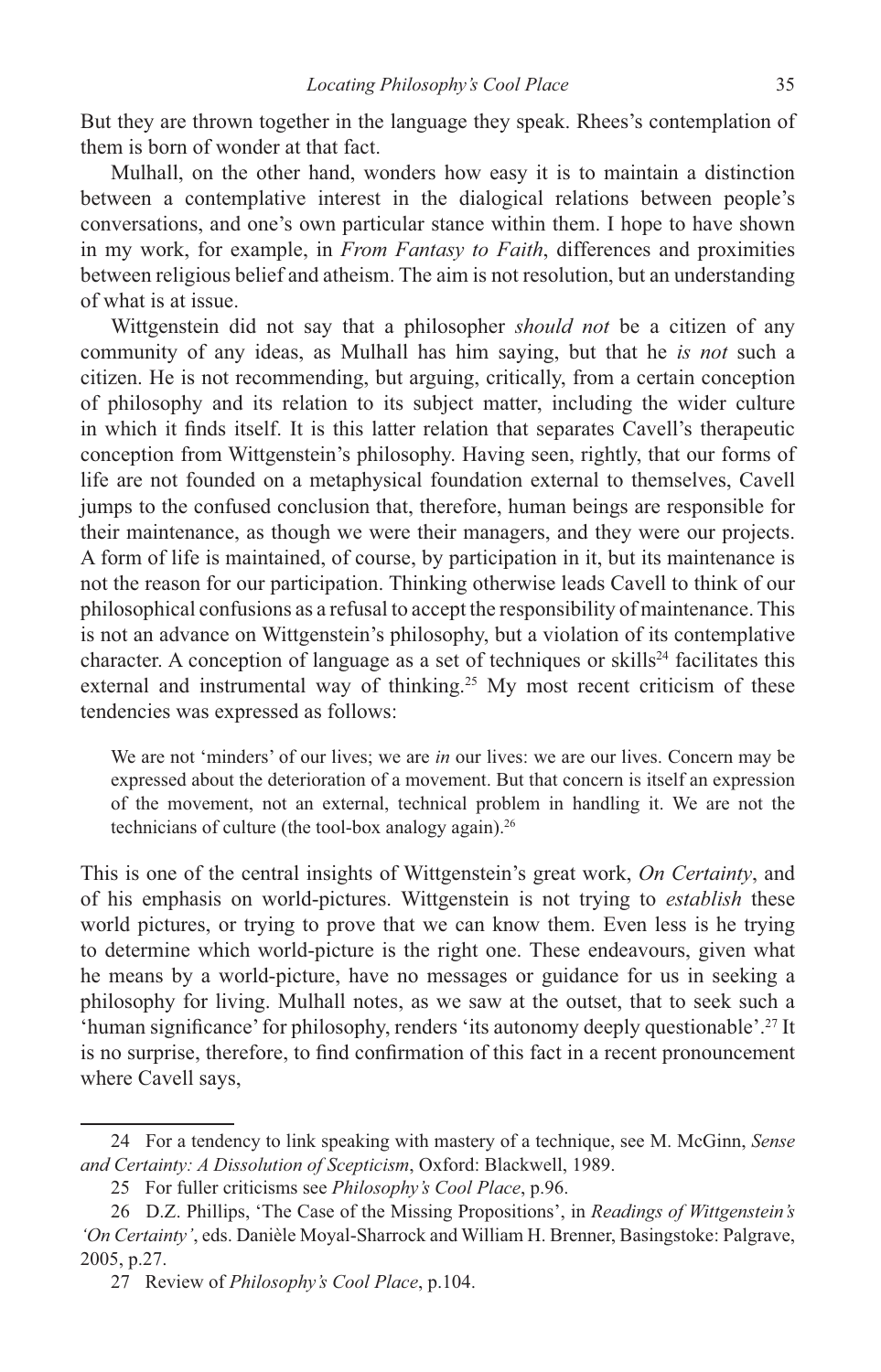when fragments of Wittgenstein's thought continue to appear in my texts, they are not meant to authorise my methods or conclusions but often to serve as periodic checks that I am continuing to grasp the thread of philosophy, leading to some form that my contemporaries might approve. That the claim to philosophy has become inherently questionable is part of my conviction about philosophy.28

Wittgenstein was not concerned with whether his contemporaries approved of his contemplative endeavours. As we have seen, he was all too aware that they would not. For my part, all one can do is to show what a contemplative conception of philosophy involves, and how it differs from others. To show, for example, that in Wittgenstein, world-pictures 'are constitutive of how people think, act and live'.<sup>29</sup> I am, therefore, glad to have *Philosophy's Cool Place*, in its criticisms of modes of contemporary thought, and in its attempt to elucidate a contemplative conception of philosophy, described as an attempt 'to keep alive a Wittgensteinian voice in a hostile environment'.<sup>30</sup>

#### **2. The Philosophical and the Personal**

Remaining with a discussion of the desire for a philosophy for living, I turn now to Mulhall's defence of James Conant against the criticisms I had made of him in *Philosophy's Cool Place* concerning the methodologies of Kierkegaard and Wittgenstein.

Conant had claimed that the confusions Wittgenstein wants us to avoid 'cannot be separated from a form of vigilance which is directed towards how we live'.31 *In this context*, I thought it worth making certain distinctions between 'the philosophical' and 'the personal'. I emphasize *the context*, since if it is ignored, we soon become embroiled in an *abstract* argument about these terms which throws little light on anything. I find such an abstraction in some of Mulhall's replies to my criticisms. For example, he writes (p.23):

What Conant in fact asserts is not an equation but a connection or alignment; Conant's thought is that the philosophical difficulties are a species of personal difficulty, one kind of way which an individual might confront the difficulties of achieving self-knowledge in

31 Conant, 'On Putting Two and Two Together', p.280. Since then Conant has also published 'Philosophy and Biography', in *Wittgenstein: Biography and Philosophy*, ed. James C. Klagge, Cambridge: Cambridge University Press, 2001, and 'On Going the Bloody *Hard* Way in Philosophy', in *The Possibilities of Sense*, ed. John H. Whittaker, Basingstoke: Palgrave, 2002. I cannot reply to all Conant's points in this paper, but I shall endeavour to discuss those most pertinent to the points Mulhall raises, without assuming that Mulhall would or would not want to defend Conant on all the matters I raise.

<sup>28</sup> Stanley Cavell, 'On Wittgenstein', *Philosophical Investigations* 24:2 (2001), p.94.

<sup>29</sup> *Philosophy's Cool Place*, p.55.

<sup>30</sup> Weston, Review of *Philosophy's Cool Place*, p.263. Weston's own book, *Kierkegaard and Modern Continental Philosophy*, London: Routledge, 1994, shows, with reference to Nietzsche, Heidegger and Derrida, how difficult it is not to provide substantive alternatives to a metaphysical world well lost.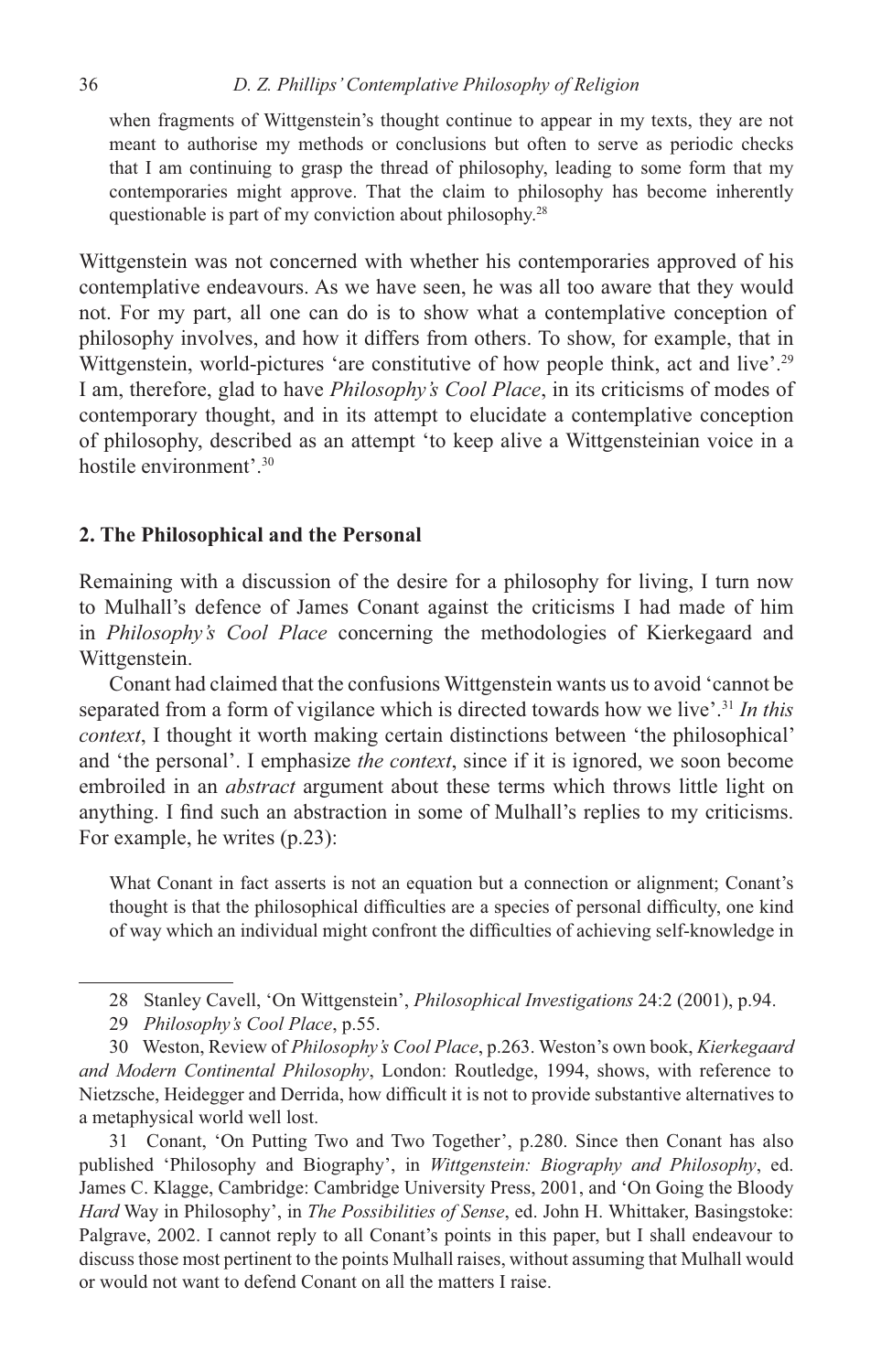her life. There are, of course, other ways in which we might encounter such difficulties, ways which are not distinctively philosophical in character; but that does not make the ones which *are* philosophical any less personal – and of course it does not make that species of personal difficulty any less philosophical … Phillips does not succeed in giving us any reason to accept his suspiciously absolute, subliming dichotomy between the philosophical and the personal; he simply presupposes it.

I agree that I do not succeed in getting anyone to accept a sublimed distinction between the personal and the philosophical. That is because I was not trying to draw one. All I am saying is that the distinction is worth making, given what Conant, *at times*, wants to make of it. Ironically, it is Mulhall who sublimes the distinction. In saying that philosophical difficulties are no less personal than non-philosophical difficulties, he seems to be saying that one kind has as much of 'the personal' as the other. But what is this personal 'something' which appears no less in one context than the other? Perhaps I have financial difficulties. The bills show that they are pretty personal. But another may relieve me of my burden. My philosophical difficulties are personal, but even though I may benefit from the philosophical insights of others, they cannot, in the same sense, relieve me of my difficulties. I still have to work through them for myself. In face of these differences, no illumination is gained, and much is obscured, by saying that though not all difficulties are philosophical, this does not mean that those that are, are any less personal than financial difficulties. Again, I may have religious difficulties concerning the ways in which my self comes between me and God. I may have had philosophical difficulties in seeing that distance from God is not his consequential punishment for sin, but come to see that sin *is* the distance. I write an article about it, and feel very proud of it. As a result, the pride comes between me and God! Nothing is illuminated, and much is obscured, by saying that one set of difficulties is no less personal than the other, giving as one's justification, as Mulhall does, that a gain in philosophical clarity is, after all, 'an alteration in one's life' (p.22). To speak of all these difficulties as no less personal than each other, is to forget Mulhall's own insistence that all Conant does is not to equate, but to align or connect the philosophical and the personal. All I do is to criticize *some* aspects of those alignments and connections. It is these that Mulhall fails to address.

What of Conant? At times, he shows a commendable reticence and restraint about these matters. For example, in discussing the complex relations between philosophy and biography, the extent to which philosophical work is integral to an assessment of character, or the extent to which an assessment of character is integral to an assessment of philosophical work, he insists, at the outset, that these questions do not admit of a general answer: 'they are the sorts of questions we must each answer for ourselves and on a case-by-case basis'.32 Conant promises not to trade in generalities concerning them. The issue is whether, in his various discussions, he sticks to this promise.

Conant identifies generalities to be avoided in two views of the relation between the philosophical and the personal. According to *reductivism*, the real explanation of a philosophical work is to be found in the personal details of the philosopher's life

<sup>32</sup> Conant, 'Philosophy and Biography', p.17.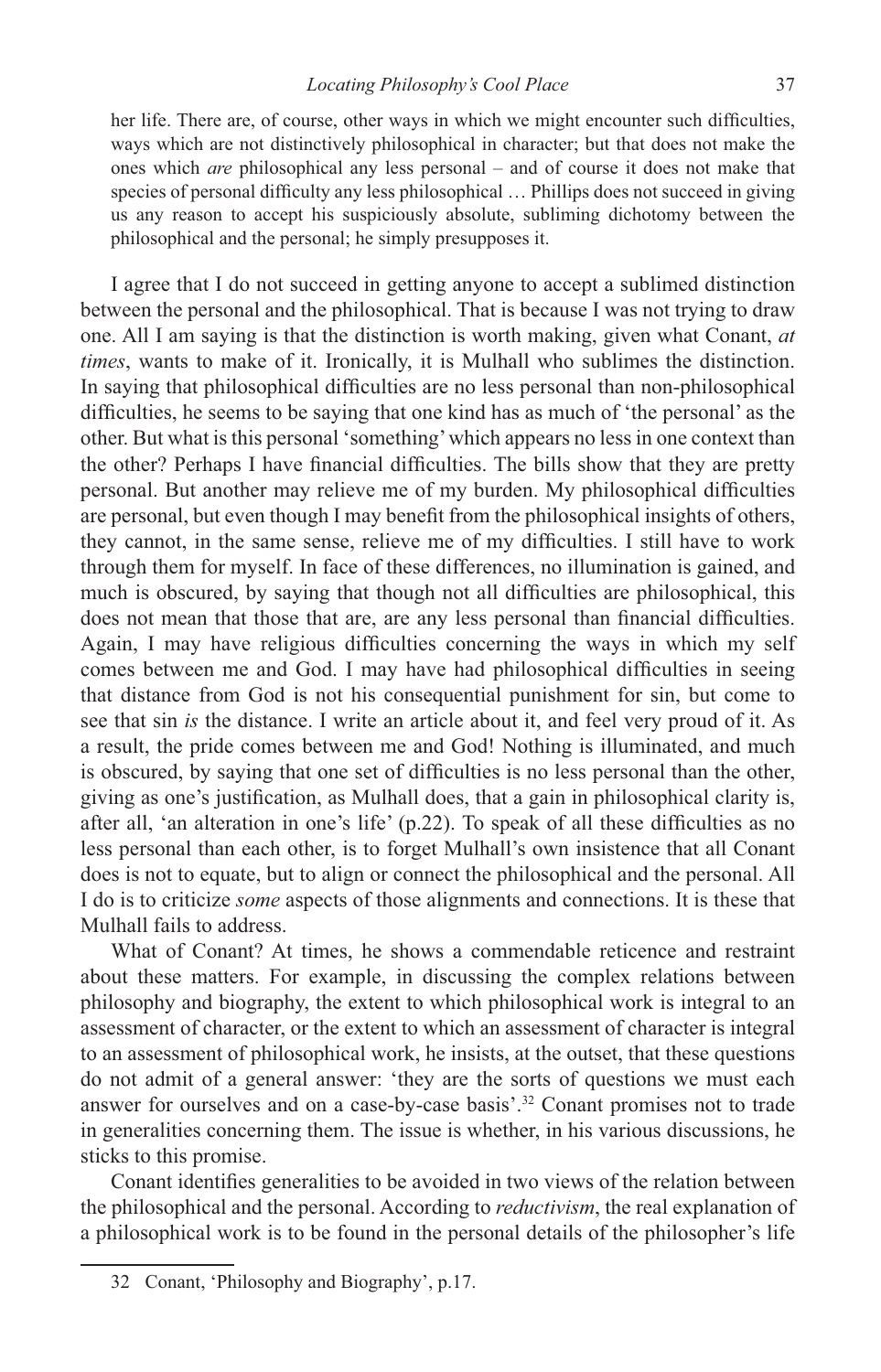which are the external causes of the philosophy and which it subserves. According to *compartmentalism*, on the other hand, the philosophical and the personal are entirely separate from each other. Compartmentalism preserves the truths that philosophical work cannot be reduced to the merely personal, or assessed purely in terms of it. Nevertheless, its central claim can be attacked while preserving these truths.<sup>33</sup> Conant takes me to be a compartmentalist. He thinks I am right in thinking that philosophical difficulties are not merely personal, but wrong in thinking that they are not personal in any sense.<sup>34</sup> Conant argues that I want to insist on this latter point, in order to avoid saying, as he does, 'that a shoddiness in how we speak is, at the same time, a shoddiness in how we live'.<sup>35</sup> On the other hand, Conant also says:

Phillips is certainly right that the wrong kind of insistence on the (idea that the sorts of *difficulty* with which Wittgenstein, in his philosophical work, is concerned are) 'personal' can lead to a disastrous misinterpretation of Wittgenstein's work.36

Clearly, further sorting out is required on my part to make clearer what I do and do not want to say about relations between the philosophical and the personal.

The first thing to be said is that I do not want to deny, for a moment, that practising a contemplative conception of philosophy is, in an important sense, personal. The reason why is obvious: the enquiry makes ethical demands of the enquirer. It calls for a certain purity of attention to the world which shows character. This is the natural context for the kind of remark by Wittgenstein that impresses Conant and Mulhall:

You cannot write anything about yourself that is more truthful than you yourself are.<sup>37</sup>

Nothing is so difficult as not deceiving oneself.<sup>38</sup>

If anyone is *unwilling* to descend into himself … he will remain superficial in his writing.<sup>39</sup>

Working in philosophy  $\dots$  is really more a working on oneself.<sup>40</sup>

That man will be revolutionary who can revolutionise himself.<sup>41</sup>

<sup>33</sup> Conant, 'Philosophy and Biography', pp.17–19.

<sup>34</sup> Conant, 'On Going the Bloody *Hard* Way in Philosophy', p.88.

<sup>35</sup> Conant, 'On Going the Bloody *Hard* Way in Philosophy', p.119, n.21, quoting from *Philosophy's Cool Place*, p.46.

<sup>36</sup> Conant, 'On Going the Bloody *Hard* Way in Philosophy', p.88.

<sup>37</sup> Wittgenstein, *Culture and Value*, Chicago, IL: University of Chicago Press, 1990, p.33.

<sup>38</sup> Wittgenstein, *Culture and Value*, p.34.

<sup>39</sup> *Ludwig Wittgenstein: Personal Recollections*, ed. R. Rhees, Oxford: Blackwell, 1981, p.193.

<sup>40</sup> Wittgenstein, *Culture and Value*, p.16.

<sup>41</sup> Wittgenstein, *Culture and Value*, p.45. Those passages are quoted by Conant on p.86 of 'On Going the Bloody *Hard* Way in Philosophy'.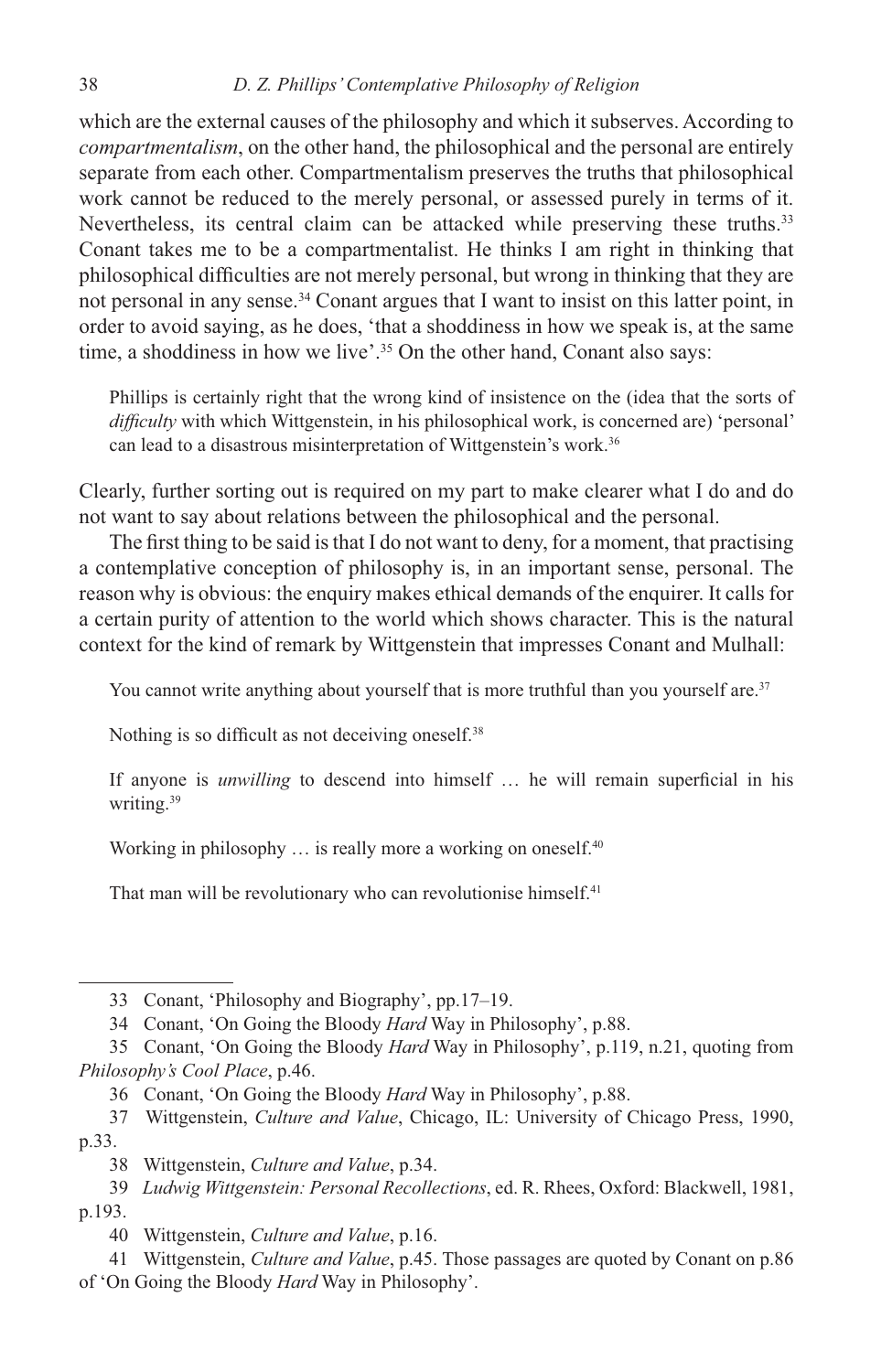Conant agrees with what I say about the relation of such remarks to the demands of philosophical attention. He also quotes, with approval, the following comments by Rhees about what philosophy meant for Wittgenstein,

'Go the bloody *hard* way.' I have said that for him philosophy was this. And this was not just a personal matter: it was not just the spirit in which he happened to pursue philosophy … If you see the kind of difficulty that is raised in philosophy, you will see why there cannot be a simplified way of meeting it … And this means: take the *difficulties* seriously: 'unless you recognise that they *are* difficulties; unless you recognise that they are difficult – unless they make things difficult.'42

*In these philosophical contexts*, therefore, it would be misleading to make a distinction between the philosophical and the personal. They are internally related. In *these* contexts, I agree entirely with Conant when he emphasized that the ethical demands of enquiry are no less present, for example, in the *Tractatus*, when Wittgenstein is discussing logic, than when he is discussing ethics. The ethical is present on every page of the work. What is more, Wittgenstein's different assessment of Frege and Russell, in their discussion of issues in logic, cannot be understood without bringing in the difference in the way they treated philosophical difficulties. That difference will itself involve ethical difficulties in the sense in which we are not referring to 'the ethical'.43

The second thing I want to say is that I do not want to deny that there are internal relations between contemplative philosophy and a way of living, but am extremely wary and dubious of attempts at connecting philosophy and ways of living beyond these internal relations.

The insight and the confusion I want to preserve in this context can be brought out by comments made by Rush Rhees in this connection. On the one hand, Rhees is clear about the kind of demand philosophy made on Wittgenstein:

Not letting it become a way of asserting or regaining his prestige … not racing for the credit of being 'the discoverer of so and so'. As though he might say: 'Keep your attention on philosophy; …' For this kind of purity and discipline, you need purity and discipline in the rest of your life as well … And in the midst of a long discussion of some philosophical question in some notebook, you will find an isolated single remark like: 'I am always in love with my talent. This is dangerous.' The patience needed to guard against this sort of danger must go on outside philosophy as well.<sup>44</sup>

Rhees also gives an example of what would be surprising to find outside philosophy in the life of a contemplative philosopher. He says 'we should be surprised to find

<sup>42</sup> Rush Rhees, 'The Study of Philosophy', in *Without Answers*, ed. D.Z. Phillips, London: Routledge, 1969, reprinted 2005, p.169.

<sup>43</sup> Conant discusses these issues in great detail, but with a considerable overlap of material in 'On Going the Bloody *Hard* Way in Philosophy'; 'Philosophy and Biography'; and in 'What "Ethics" in the *Tractatus* is *Not*', in *Religion and Wittgenstein's Legacy*, eds. D.Z. Phillips and Mario von der Ruhr, Aldershot: Ashgate, 2005.

<sup>44</sup> Rush Rhees, 'On Wittgenstein IX', *Philosophical Investigations* 24:2 (2001), p.161.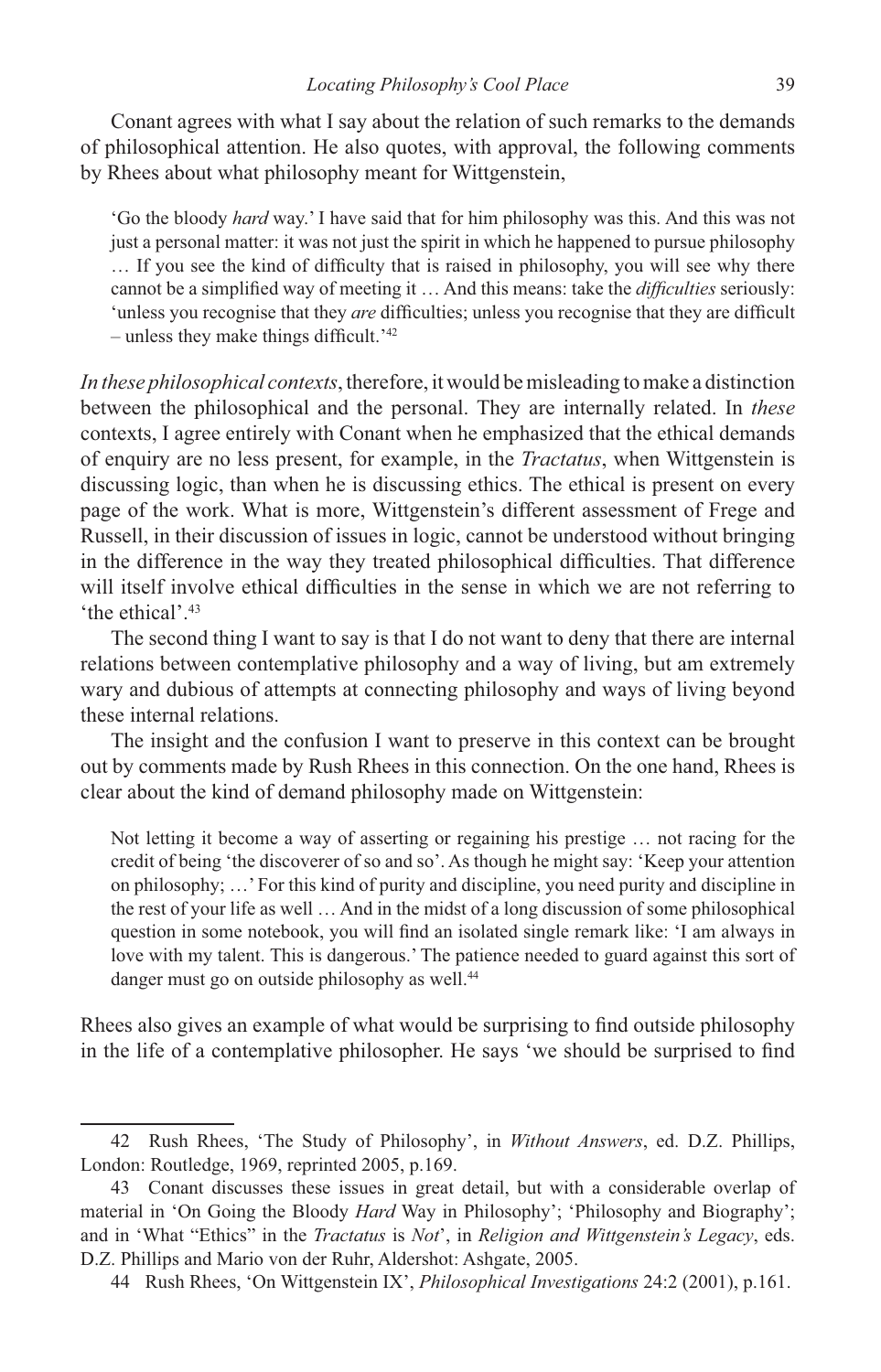anyone who is a serious philosopher, and was at the same time a playboy or a man about town', and goes on to say:

And this is not just because of the tradition of the Stoic 'sage', nor is it just because certain philosophers who come to mind (Socrates or Spinoza, for instance) have lived that way. We may feel that there is something more like an internal connexion between what you are engaged on in philosophy and the sort of life you lead.<sup>45</sup>

When Rhees speaks of the demands of a contemplative philosophy, he sees them as internally related to the kind of philosophical activity involved. This does not mean that the demands are always met, of course, otherwise Wittgenstein's cautionary reminders to himself would not be needed, but deviations from the demands of philosophy could not predominate. One would not expect to find the kind of attention to, and wonder at the world involved in philosophical contemplation of the world in a playboy, but here Rhees is not dogmatic. He says it would be surprising, not impossible, and speaks of something *more like* an internal connexion between philosophy and the life one leads.

On the other hand, in the same context, Rhees emphasizes that his central concern is with the character of the philosophical enquiry, and warns against underemphasising *the independence* of philosophical problems. Philosophy is not simply the means of removing obstacles in other fields, for example, the advancement of science, even if, on occasion, it succeeds in doing so. He would say the same of any suggestion that philosophy is the means to a better way of living. Speaking of Hume's discussion of causality, Rhees says:

it was with problems in *philosophy* that he was most concerned. And if he is a great philosopher, it is because of what he did about *them* … A great deal has been said – in ancient times more than in modern – about 'the philosophical life'. Some of this seems to me very important. But it may lead to silly misunderstandings. I think it would have to be presented rather differently today than it was in Plato's time, and it would need someone of unusual calibre.46

The difficulty which confronts us, then, is one of doing justice *both* to what Rhees says about internal relations between contemplative philosophy and a way of living, and to what he says about the independence of philosophical problems and their sources. When this balance is disturbed, in certain ways, there may be an occasion for distinguishing between 'the philosophical' and 'the personal'. Since writing *Philosophy's Cool Place* and reading Conant's more recent essays I do not think these occasions have disappeared. For example, Conant, in order to show us how there can be an intimate relationship between the philosophical and the personal, calls to our attention the aims of Hellenistic schools of thought:

The spiritual disciplines internal to each of the Hellenistic schools of philosophy seeks to promote a certain kind of existential *telos* – for the Skeptics, the telos is *ataraxia*: for the

<sup>45</sup> Rush Rhees, Preface: 'The Fundamental Problems of Philosophy', in Rhees, *Wittgenstein and the Possibility of Discourse*, p.xii.

<sup>46</sup> Preface to Rhees, *Wittgenstein and the Possibility of Discourse*, pp.x–xii.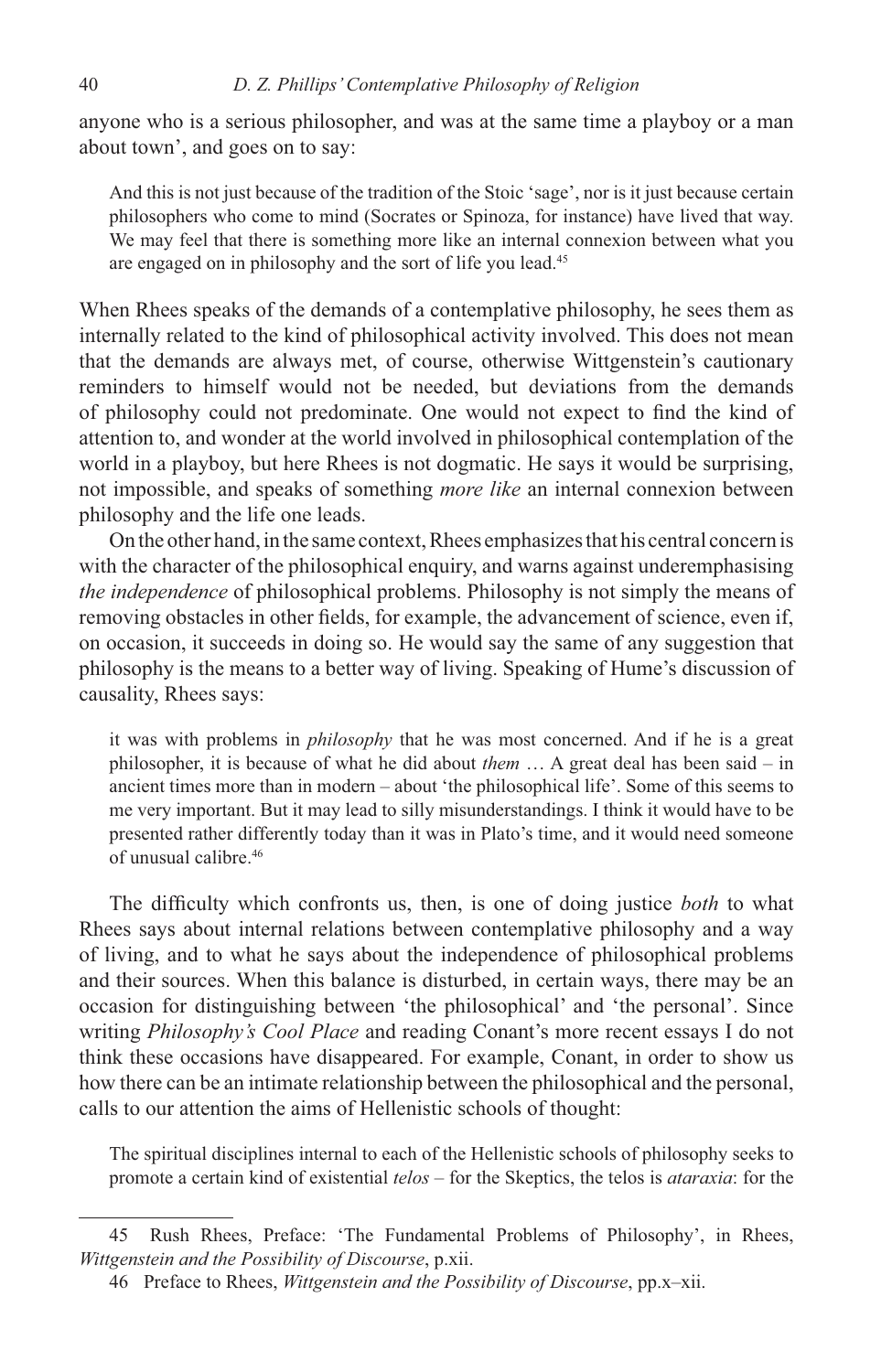Neo-Platonists, it is ecstatic union with the cosmos, and so forth – and the telos in question is not a merely theoretical (as opposed to practical) matter: it is a matter of successfully giving a certain sort of shape to one's self and this is achieved in part by giving a certain sort of shape to one's life.<sup>47</sup>

Conant admits that there is a difference between these ancient concepts and modern conceptions of philosophy, but he puts this by saying that 'the relation between philosophy and life is no longer as perspicuous as it once was'.48 He also tells us that Kierkegaard and Nietzsche were nostalgic for this aspect of ancient philosophy.49 Could we find such nostalgia in Wittgenstein? I do not think so. Whereas Conant wants to deny that there is a difference *in kind* between modern philosophy and the schools he mentions, I think that, in certain respects, Wittgenstein would say there was. I know Rhees would, since he spoke often of the way Stoicism had led to popular expectations, still with us today, that philosophy should provide a philosophy of life. Think of the way contemporary moral philosophy is dominated by advocacy, and the way in which contemporary philosophy of religion is dominated by apologetics. In this latter context, the dominance of advocacy and apologetics are forms of confusion, stemming from the thought of philosophy as a guide to living. Such a thought seems to be present in Conant's readiness to talk of 'shaping the self' and 'shaping one's life'. Peter Winch has shown that morality, not to mention moral philosophy, is not a guide to conduct, if only because moral considerations are already partly constitutive of the situation in which we have to conduct ourselves.<sup>50</sup> Any suggestion of the philosopher as the sage who points us in the right spiritual or moral direction would be anathema to Wittgenstein and wholly repugnant to Rhees and Winch. Nevertheless, Rhees would not say that the ancient schools were confused. In their notion of philosophy as a spiritual exercise, he would say that we have a different *conception* of philosophy. That is why it is misleading to speak of a modern conception as a *less* perspicuous representation of the relation between philosophy and life. On the other hand, this is not to deny important continuities between contemplative philosophy today and ancient philosophy.51 Wittgenstein insisted that his problems were those of Plato. Conant says of modern philosophy:

there is no longer … any such thing as *the* relation between philosophy and life – there are as many species of this relation as there are conceptions of philosophy, and, across these conceptions, widely varying degrees and kinds of intimacy among the relata.<sup>52</sup>

I hope it is clear that I am concerned with a certain conception of philosophy as I find it in Wittgenstein. I believe it to be present throughout the history of philosophy.

52 Conant, 'Philosophy and Biography', p.23.

<sup>47</sup> Conant, 'Philosophy and Biography', p.21.

<sup>48</sup> Conant, 'Philosophy and Biography', p.23.

<sup>49</sup> Conant, 'Philosophy and Biography', p.21.

<sup>50</sup> See Peter Winch, 'Moral Integrity', in Peter Winch, *Ethics and Action*, London: Routledge and Kegan Paul, 1972. See also my 'What Can We Expect from Ethics?', in *Interventions in Ethics*, Albany, NY/London: SUNY Press/Macmillan, 1992.

<sup>51</sup> See Rush Rhees, *In Dialogue with the Greeks*, vol. I: *The Presocratics and Reality*, and vol. II: *Plato and Dialectic*, ed. D.Z. Phillips, Aldershot: Ashgate, 2004.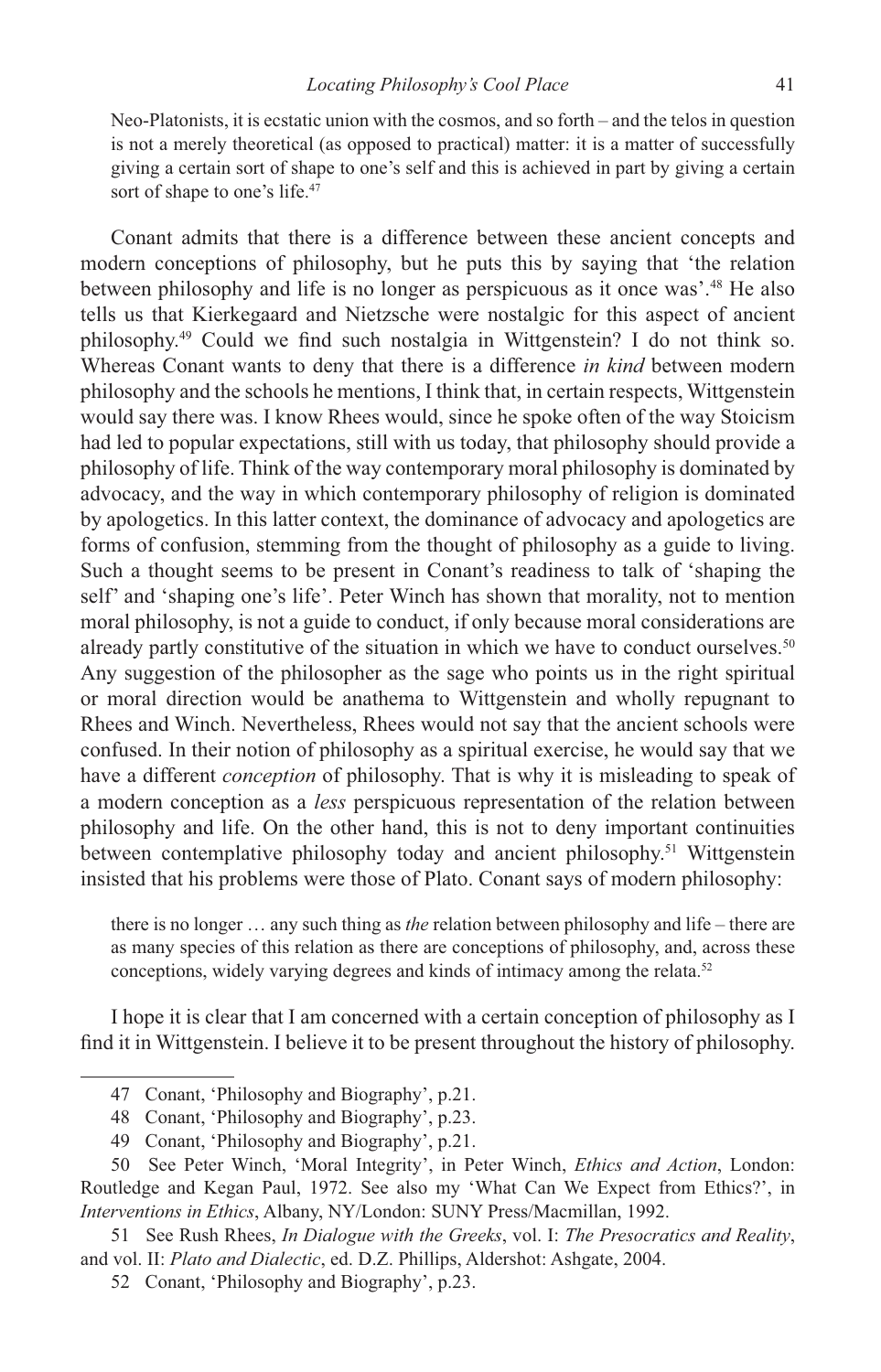#### 42 *D. Z. Phillips' Contemplative Philosophy of Religion*

It is in that context that I think it is important to distinguish, for certain purposes, between the philosophical and the personal. I shall try to illustrate some occasions on which I think making the distinction is necessary. Speaking of the Hellenistic schools of philosophy, and their notion of philosophy as a spiritual exercise, Pierre Hadot says:

This is not only to say that it was a specific type of moral conduct … Rather it means that philosophy was a mode of existing-in-the-world, which had to be practised at every instant, and the goal of which was to transform the whole of the individual's life.<sup>53</sup>

In the context I am concerned with, once we go beyond the internal relations between philosophy and life I have discussed, the attempts to make connections between philosophy and 'the whole of an individual's life' become extremely precarious and dubious undertakings. Consider, for example, the following comments by Conant:

When Wittgenstein remarks about A. J. Ayer, 'He has something to say but he is incredibly shallow', this is, in the first instance, of course, a remark about the quality of Ayer's philosophy. But it is not *merely* a remark about the quality of Ayer's efforts at philosophizing, and as such wholly without bearing on an estimate of the shallowness or depth of the sensibility of the person whose philosophizing it is. Similarly, when Wittgenstein says about James Frazer: 'Frazer is much more savage than most of these savages',<sup>54</sup> this is a comment on both the man and his thought. It is a comment on something that shows itself in Frazer's writing about the forms of life and the modes of thought of the primitive peoples he studies – where part of what shows itself is something about what sort of possibilities of thought and life are (and are not) closed to Frazer himself.<sup>55</sup>

Conant does not actually show us an internal connection between the shallowness said to be in Ayer's philosophy, and the shallowness said to be in his life. It is supposed to show us 'something' about Ayer's sensibility in the latter context. But it is important to spell out what that 'something' is supposed to be. This becomes more apparent in Conant's remarks on Frazer. We are told that Frazer's comments on primitive practices show *something* about what possibilities of thought and life are closed to Frazer himself, but again what that 'something' is, is rather important. There are certain internal relations between the philosophical and the personal, in this context, which makes one spelling out of that 'something' fairly obvious (which is not to say obvious in our technological culture). These internal relations are elucidated in Rhees's remarks on the wonder which is characteristic of philosophy, which he says is also found 'in the thinking of less corrupted peoples':

Wonder at death – *not* trying to escape from death; wonder at (almost: reverence towards) madness; wonder that there should be the problems that there are, and that they should

<sup>53</sup> Pierre Hadot, *Philosophy as a Way of Life*, ed. Arnold Davidson, Chicago, IL: University of Chicago Press, 1995, p.265. Quoted by Conant in 'Philosophy and Biography', p.21.

<sup>54 &#</sup>x27;Remarks on Frazer's *Golden Bough*', in *Wittgenstein: Philosophical Occasions*, eds. J. Klagge and A. Nordmann, Indianapolis, IN: Hackett, 1993, p.131.

<sup>55</sup> Conant, 'On Going the Bloody *Hard* Way in Philosophy', p.89.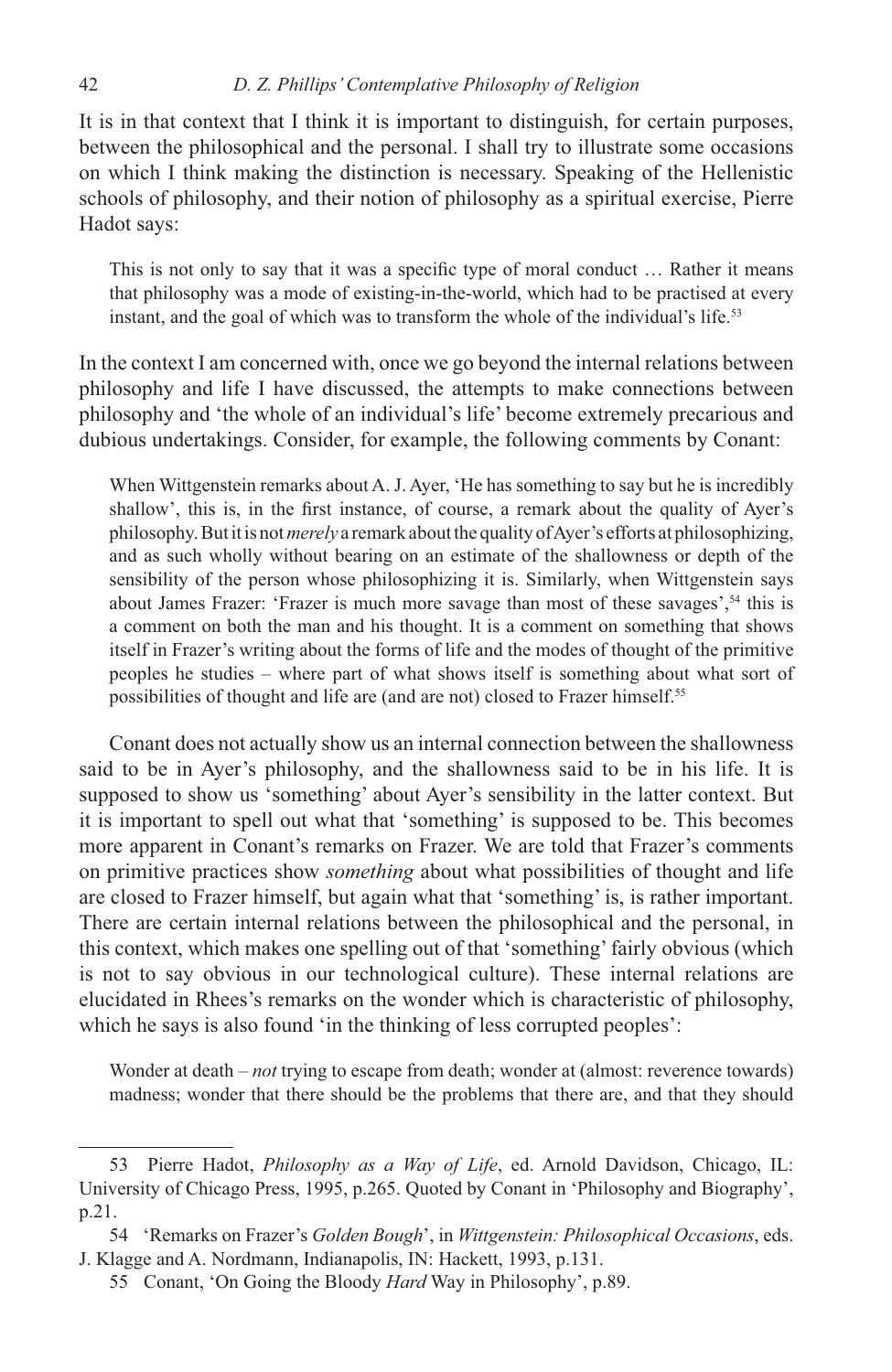have the solutions that they do ... Wonder at the beauty of human actions ... And in the same way, wonder at what is terrible and what is evil … Wonder – treating as important – what is terrible just *because* it is terrible; as primitive peoples may celebrate it in rites: the burning of human figures, perhaps of children, in effigy; treating what is terrible as a sacrament. If someone can think of those practices only as 'morbid' or as 'perversions' – or if he can think of them only as methods designed to *ward off* the terrible things they celebrate – this means he cannot imagine how people might wonder at terrible events because of what they are (as opposed to wondering what neglect should have allowed them to happen, how they might be avoided, etc). $56$ 

What Frazer's sensibility lacks is the ability to imagine that human life can be like that. This lack of imagination can, and usually does, lead to condescension in thought and deed towards primitive peoples. Here, there is an internal connection between the philosophical and the personal. But things are far more complicated once we go beyond these internal connections. Sometimes, of course, it wouldn't make sense to do so. For example, the opposite of saying that the primitive rituals were closed to Frazer, is not to say that they could be open to him. Their practices *could not* be his. As Rhees says, 'If there were a group of people in Dundrum today who began to practise child sacrifice – that would be something different.<sup> $57$ </sup>

But suppose that there is no misunderstanding about a primitive practice, and that a philosopher, by giving it contemplative attention, provides an illuminating account of it in an attempt to dispel confusions such as Fraser's. Where is the ethical continuity between this philosophical clarity and its connections with a person's way of life? Internal relations will not make these connections for us. In the course of a letter to Rush Rhees, Elizabeth Anscombe wrote:

An irreligious man *rejects* certain *conceptions*; he is not innocent of them. Don't misunderstand me: there are forms which such conceptions can take, such that a man is better off if he rejects them than if he retains them in these forms. I would rather a man were like Bertrand Russell than that he were a worshipper of Dourga. (I rather believe that Wittgenstein would not: he'd certainly have me up for thinking I could say anything about a worshipper of Dourga.)<sup>58</sup>

Rhees comments, 'I am sure she is right in thinking Wittgenstein would react in that way.'<sup>59</sup> But why? Rhees writes:

I know next to nothing about the religion of Moloch. I have heard that it included child sacrifice in certain of its rituals. And it may have included other practices which people in Western countries today would call cruel or worse. I never heard Wittgenstein speak of this. But if he had heard someone condemn such a religion because it includes child sacrifice, he would certainly have objected. He would have said that you would not know for your life what the state of mind of the people was who practised that religion and

<sup>56</sup> Preface to Rhees, *Wittgenstein and the Possibility of Discourse*, pp.xii–xiii.

<sup>57</sup> Rush Rhees, 'Picking and Choosing', in *Rush Rhees on Religion and Philosophy*, ed. D.Z. Phillips, Cambridge: Cambridge University Press, 1997, p.308.

<sup>58</sup> Rhees, 'Picking and Choosing', p.309.

<sup>59</sup> Rhees, 'Picking and Choosing', p.309.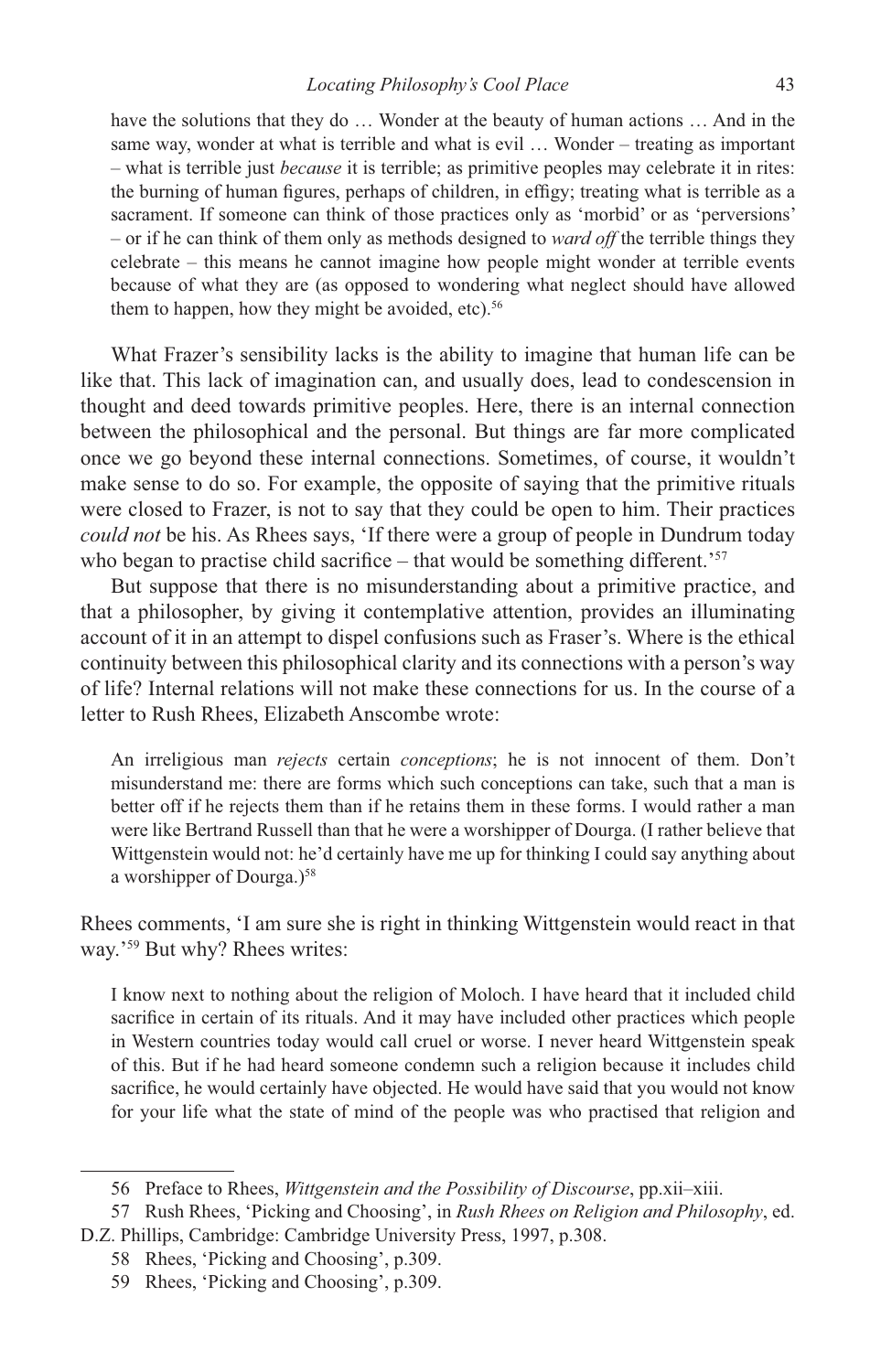#### 44 *D. Z. Phillips' Contemplative Philosophy of Religion*

sacrificed the children. And you could not begin to apply the standards by which you may judge actions in the society in which we live.<sup>60</sup>

Here, Wittgenstein is condemning judgements based on misunderstandings. But we see in the writings of Wittgenstein and Rhees that they *do* have insights into rituals which treat the terrible as a sacrament. What one cannot do is to show that there is an internal relation between these insights and one's moral reactions to the rituals. For example, Wittgenstein, it seems, would not intervene to stop them, and would not condemn them. But even if Anscombe *had* understood the rituals, she might still be horrified by them and want to put a stop to them given the opportunity. Rhees himself writes:

When I am discussing as we are now, I feel I can see why Wittgenstein spoke in that way. If it affected some practical decision I had to make, perhaps I'd waver. I cannot be sure $.61$ 

So here we have *the same* philosophical insight leading to three *different* moral reactions. One could not show that there are internal relations between them. Moreover, as Rhees points out, it may be difficult, sometimes, to go along with what Wittgenstein says because he makes connections in a way that many people would not. For example, Rhees writes:

When I said his view can lead to consequences that are hard to take, I meant first that in a form of worship like the worship of Dourga should have the respect due to a form of *worship*, and should not be judged as though it were a depraved practice in our own community. But I meant also that it led Wittgenstein sometimes to view certain actions – which on first view are horrible and repulsive – to view them as *tragic*; and this means that they are seen in a different way, not just as morally abominable … When you view it as 'tragic' – then you have moved away from the question whether the policy was the right conclusion to draw from such and such deliberations, or whether it was the prudent course to take in view of the circumstances, or even (and this is where I'm less certain of my interpretation) to ask whether it showed the consideration for other men that it might have shown.<sup>62</sup>

What we have seen, in these examples, is that sharing the clarity Wittgenstein may be said to achieve with respect to primitive rituals, does not lead, necessarily, to shared moral reactions to such rituals. Philosophers will have different personal moral views about them which cannot be internally related to their philosophical conclusions. Thus there will be good reason to distinguish, in this context, between what one appreciates philosophically, and one's personal moral reactions to what one sees. Indeed, part of a contemplative attention to the situation will involve doing conceptual justice to this variety of moral reactions.

It is interesting in this context to compare Conant's discussion of Russell in 'On Going the Bloody *Hard* Way in Philosophy' and in 'Philosophy and Biography'. In

<sup>60</sup> Rhees, 'Picking and Choosing', p.308.

<sup>61</sup> Rhees, 'Picking and Choosing', p.309.

<sup>62</sup> Rhees, 'Picking and Choosing', pp.309–10.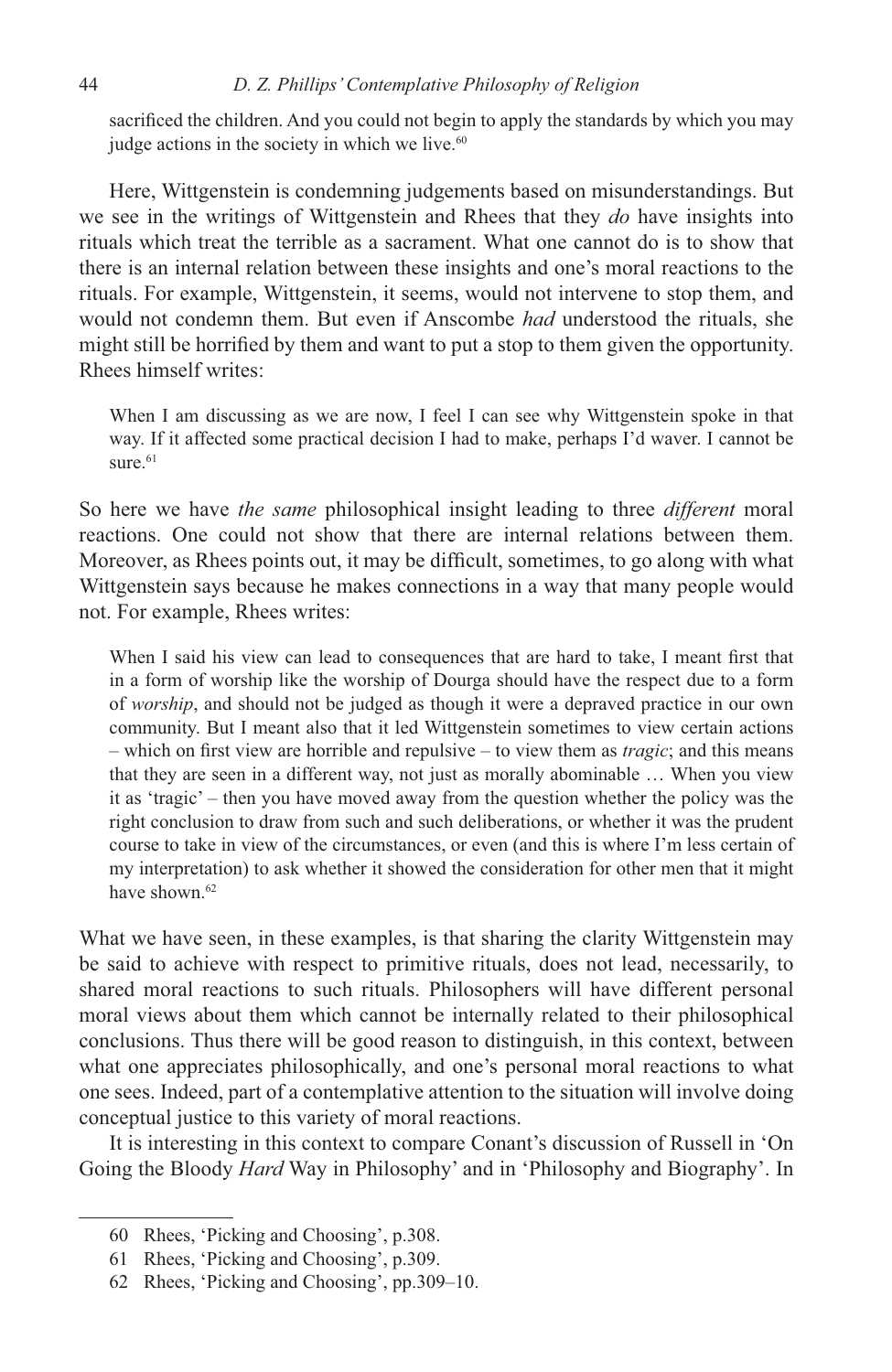the former, the emphasis is on Wittgenstein's judgement that Frege was a deeper philosopher than Russell; a judgement which rests on *the character* of Frege's treatment of central issues in logic. That character can be elucidated by what we have called the ethics of enquiry. Whether one agrees with his conclusion or not, Conant makes an excellent case in support of Wittgenstein's judgement. In 'Philosophy and Biography' there is a far more ambitious attempt, with reference to Ray Monk's biography, to co-ordinate Russell's changes of heart in philosophy, with fluctuations in his personal relationships, and his frenzy of political and educational activities. Conant thinks that these aspects of Russell's life both trigger and are triggered by each other. What emerges in Monk's biography, he claims, is that:

Many elements of the whirl become expressions of Russell's fluctuating philosophical aspirations, and of the restless oscillation between the poles of yearning and disenchantment that characterize both his philosophy and his life as a whole. $63$ 

Monk himself is worried by the adverse reaction of many to his biography of Russell. Unlike his biography of Wittgenstein, they claim that, in this instance, his dislike of Russell has led to his entering the frame which should simply reveal his subject. Whereas Monk and Conant see the fluctuations in Russell's life as an adverse comment on him, others may say he was unlucky in being surrounded by so many unstable characters. Monk writes:

I can say 'Look at it like this and you will see that everything fits', but if I am met with, 'No, look at it like this and you will see that it all fits together in quite a different way,' then the opportunities for reasoned debate look rather slender.<sup>64</sup>

Monk is puzzled by what kind of disagreement that is. I do not think it can be met by saying that a more perspicuous representation should clear it up. Wittgenstein, rather, would say that the important thing is to accept that these differences are what one can expect in such cases; that they are part of the indeterminacy in human relationships. One further question is pertinent here. Monk speaks of different readings of Russell's life as differences in seeing how 'everything fits'. But why must everything fit? Surely there are biographies which show lives in which it is essential to see that everything does not fit. Russell's various fluctuations might be seen in that light. What is more, reactions to that life may emphasize different aspects of it as what is of lasting importance. Conant sees Russell's life as falling into a pattern. He writes:

Contrary to what the compartmentalist urges, what strikes one as one reads first Monk's biography of Wittgenstein and then his biography of Russell, is not how Wittgenstein's life is relevant to an understanding of his work, whereas Russell's life is not relevant to an understanding of his work, but rather how differently relevant the life is to an understanding of the work in each case.<sup>65</sup>

<sup>63</sup> Conant, 'Philosophy and Biography', p.36.

<sup>64</sup> Ray Monk, 'Philosophical Biography: The Very Idea', in *Wittgenstein: Biography and Philosophy*, ed. James C. Klagge, Cambridge: Cambridge University Press, 2001, p.13.

<sup>65</sup> Conant, 'Philosophy and Biography', p.37.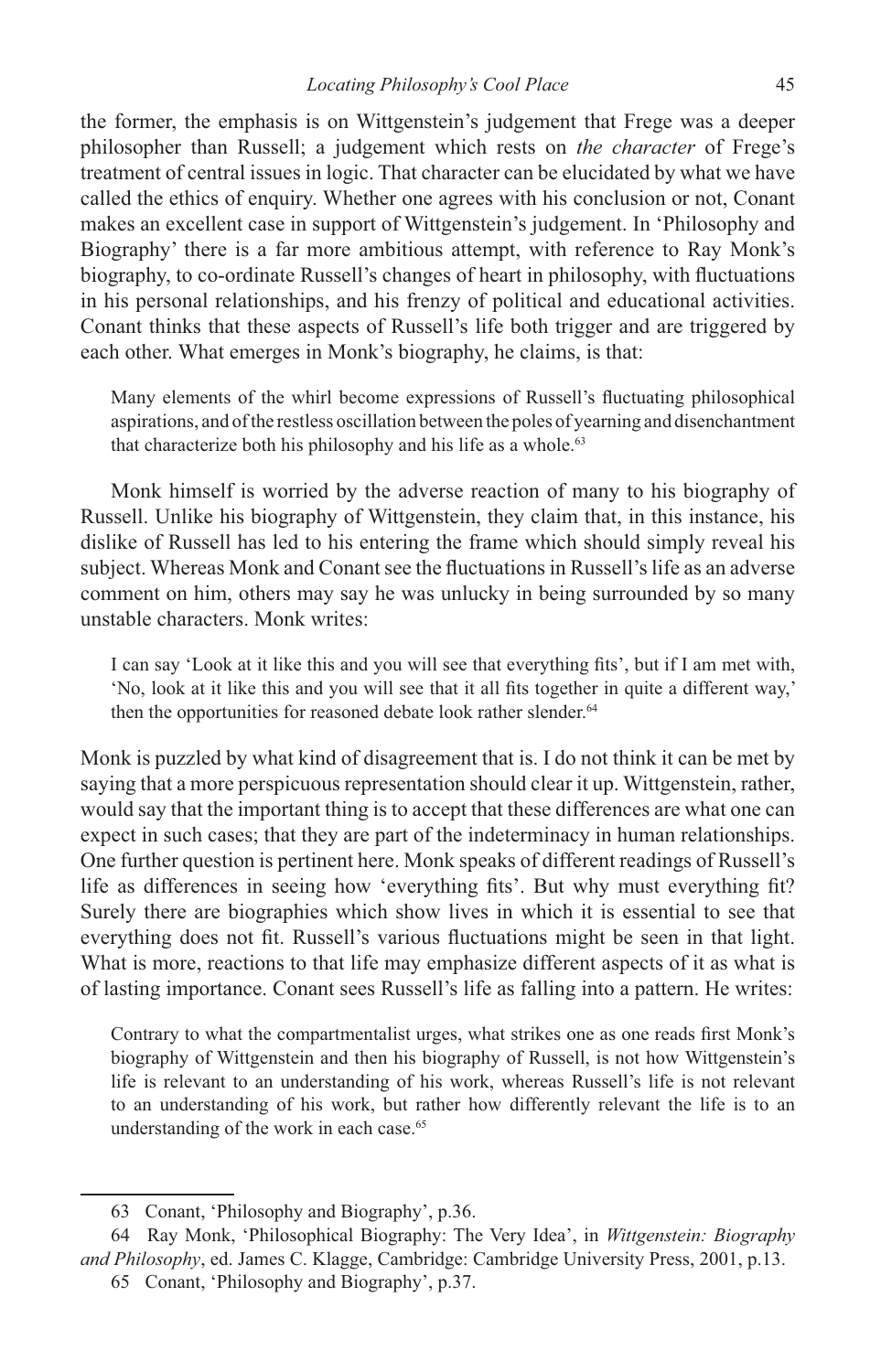Conant has been chiefly concerned, philosophically, with Russell's fluctuations of thought since his acquaintance with Wittgenstein. But what about *Principia Mathematica*? At the outset of his article, Conant warns us against reductionism with respect to the relation between Russell's personal relations and that work; a reductionism which says: 'You only have to consider the way Russell treated his many lovers to see that *Principia Mathematica* cannot be the work of a great mind.'66 I remember Rhees commenting on the kind of interest many people would have in the personal details of Russell's life. He regarded that interest itself as a low form of curiosity. He said to me, 'If they really wanted to know what Russell had in him, I'd tell them that he had *Principia Mathematica* in him.' Speaking of what he takes to be the boring autobiographies of Ayer and Quine, Conant says that they reveal, with an unintended sublimity, 'only surfaces all the way down'.<sup>67</sup> Conant thinks that writing a biography relating the poverty of a life to the poverty of thinking would demand 'tremendous talent and tact', and is 'far better left unattempted by those of us who possess a merely average prospect of success'.<sup>68</sup> But, for others, there would be no topic, so described, to require talent or tact, for they would refuse to describe the life of any human being 'as surfaces all the way down'. Again, a contemplative philosophy would ask what *kind* of disagreement confronts us here.

What accounts for what I take to be a too easy transition from the philosophical to the personal in some of Conant's arguments? It begins with a proper emphasis on the ethical demands of philosophical enquiry; demands that are as present when Wittgenstein is discussing logic as they are when he is discussing moral questions. Conant emphasizes, quite rightly, that Wittgenstein was opposed to dividing philosophy into distinct subjects,69 but wrong in thinking that this amounts to saying that there are no distinctive moral subjects in philosophy.<sup>70</sup> What is true is that, insofar as Wittgenstein's interest, from first to last, is in what it means to say something, discussions of moral, political and religious questions are different if seen from that perspective, from what they are when treated as separate fields from which a philosophical underlabourer removes confusions. When contemplative attention is paid to moral matters, we see the heterogeneity involved. Just as Wittgenstein abandoned his view of the general form of a proposition in the *Tractatus*, so he gave up the search for the essence of 'the ethical' seen in his 'Lecture on Ethics'. In his later discussions with Rhees, he emphasized the variety in moral points of view and how one should not try to get behind this variety in the search for a spurious unity.<sup>71</sup> Given this variety, it is not surprising that philosophical clarity may still lead to very different moral reactions to what one has become clear about. As Mulhall points out, there are times when Conant acknowledges this,<sup>72</sup> but I am concerned with

72 As when Conant insists that after benefiting from Kierkegaard's clarification of Christianity, a person may become a Christian, remain a Christian or remain an atheist. See

<sup>66</sup> Conant, 'Philosophy and Biography', p.18.

<sup>67</sup> Conant, 'Philosophy and Biography', p.47, n.46.

<sup>68</sup> Conant, 'Philosophy and Biography', p.48, n.46.

<sup>69</sup> See Conant, 'On Going the Bloody *Hard* Way in Philosophy', p.87.

<sup>70</sup> Conant, 'On Going the Bloody *Hard* Way in Philosophy', see p.90.

<sup>71</sup> Rush Rhees, 'Some Developments in Wittgenstein's Views on Ethics', in Rhees, *Moral Questions*, ed. D.Z. Phillips, New York: St. Martin's Press, 1999.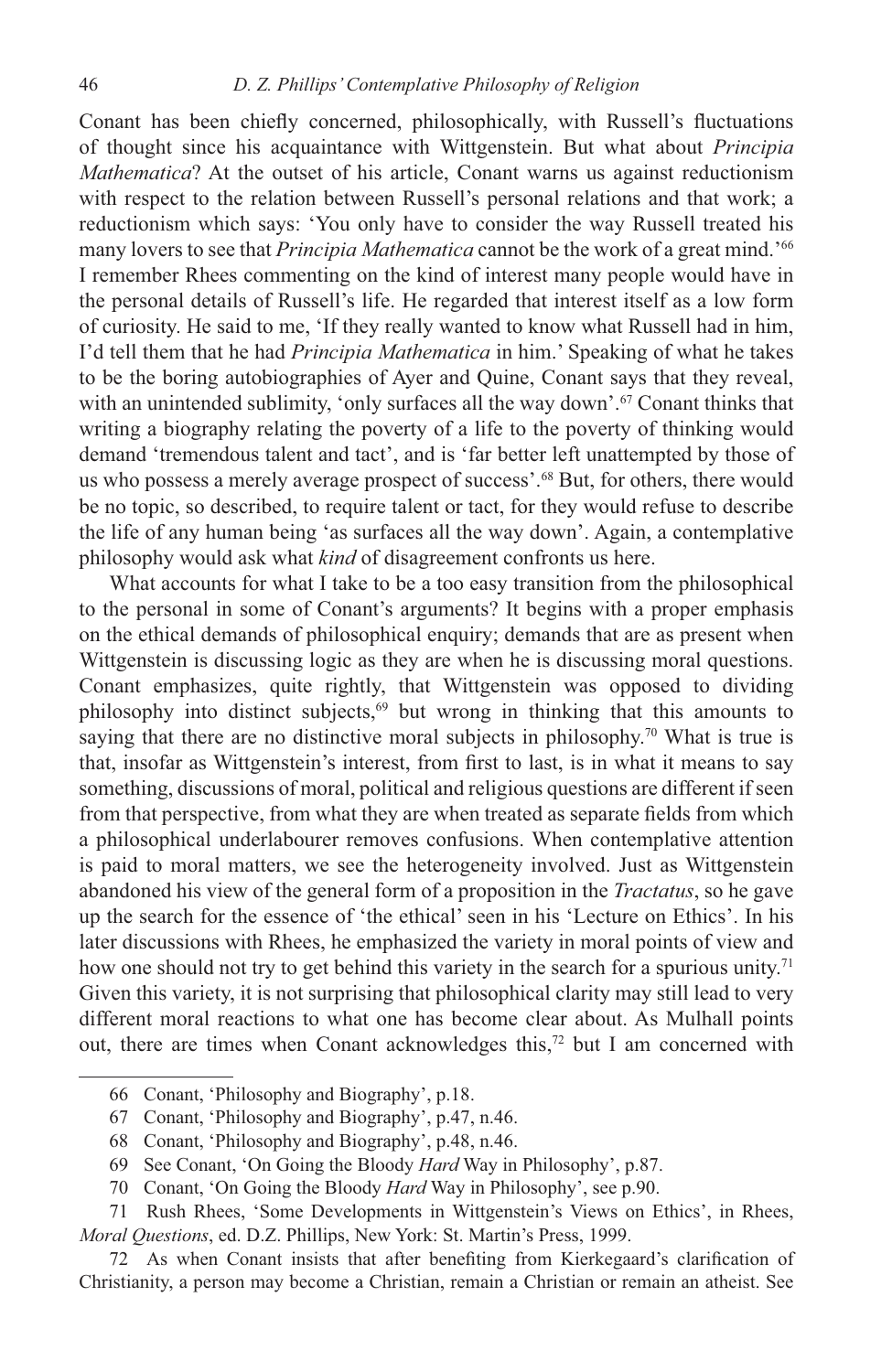*other* contexts where this possibility is obscured. For example, given the examples I have been discussing, we have the distinct impression that Conant would resist the view that a person may be philosophically confused about something while being clear about it in his own life. This is because he holds, as we have seen, that 'One's philosophical sensibility is not independent of one's sensibility *tout court*.'73

Consider the following example. In the course of a letter to M. O'C. Drury concerning the latter's doubts about whether he had done the right thing in becoming a doctor, Wittgenstein says, 'I think in some sense you don't look at people's faces closely enough'.74 Winch says that Wittgenstein expresses a concern with Drury's spiritual welfare in language that is 'poised on the edge of the religious'.75 The discussion as a whole illustrates what Conant means by the moral or spiritual importance of philosophical clarity. The language of *Philosophical Investigations* is very different, but, here, too, Winch thinks that a spiritual dimension can be found, for example, in the following remarks:

But isn't it absurd to say of a *body* that it has pain? – And why does one feel an absurdity in that? In what sense is it true that my hand does not feel pain, but I in my hand?

What sort of issue is: Is it the *body* that feels pain? - How is it to be decided? What makes is plausible to say that it is *not* the body? - Well, something like this: If someone has a pain in his hand, then the hand does not say so (unless it writes it) and one does not comfort the hand, but the sufferer: one looks into his face.<sup>76</sup>

Winch reacts to these remarks as follows:

The last sentence gives me a wonderful sense of a fog suddenly lifting; the confused shapes that loom up and disappear again in the familiar philosophical discussion of 'mind and body' vanish and I am left with a clear view of something very familiar of which I had not noticed its importance. Its 'importance' lies in the first instance in its relation to the philosophical discussion. At the same time in attending to this minute detail that plays such an enormous role in our relations to each other, my sense of the dimensions of those relations is both transformed and enriched: when comforting someone who has been hurt, I look into the sufferer's eyes.77

As far as I can see, nothing in these remarks excludes *any* of the following possibilities: that the clearing of the philosophical confusion was, at the same time, a liberation from a personal deficiency; that the philosophical clarification enriched an already sensitive relation to the sufferings of others; that the philosophical clarification releases one from one's philosophical confusion about an already rich sensibility in

<sup>&#</sup>x27;On Putting Two and Two Together', p.279.

<sup>73</sup> Conant, 'On Going the Bloody *Hard* Way in Philosophy', p.124.

<sup>74</sup> Peter Winch, 'Response', in Norman Malcolm, *Wittgenstein – From a Religious Point of View?*, Ithaca, NY: Cornell University Press, 1994, p.126.

<sup>75</sup> Winch, 'Response', p.126.

<sup>76</sup> Wittgenstein, *Philosophical Investigations*, §286.

<sup>77</sup> Winch, 'Response', p.130.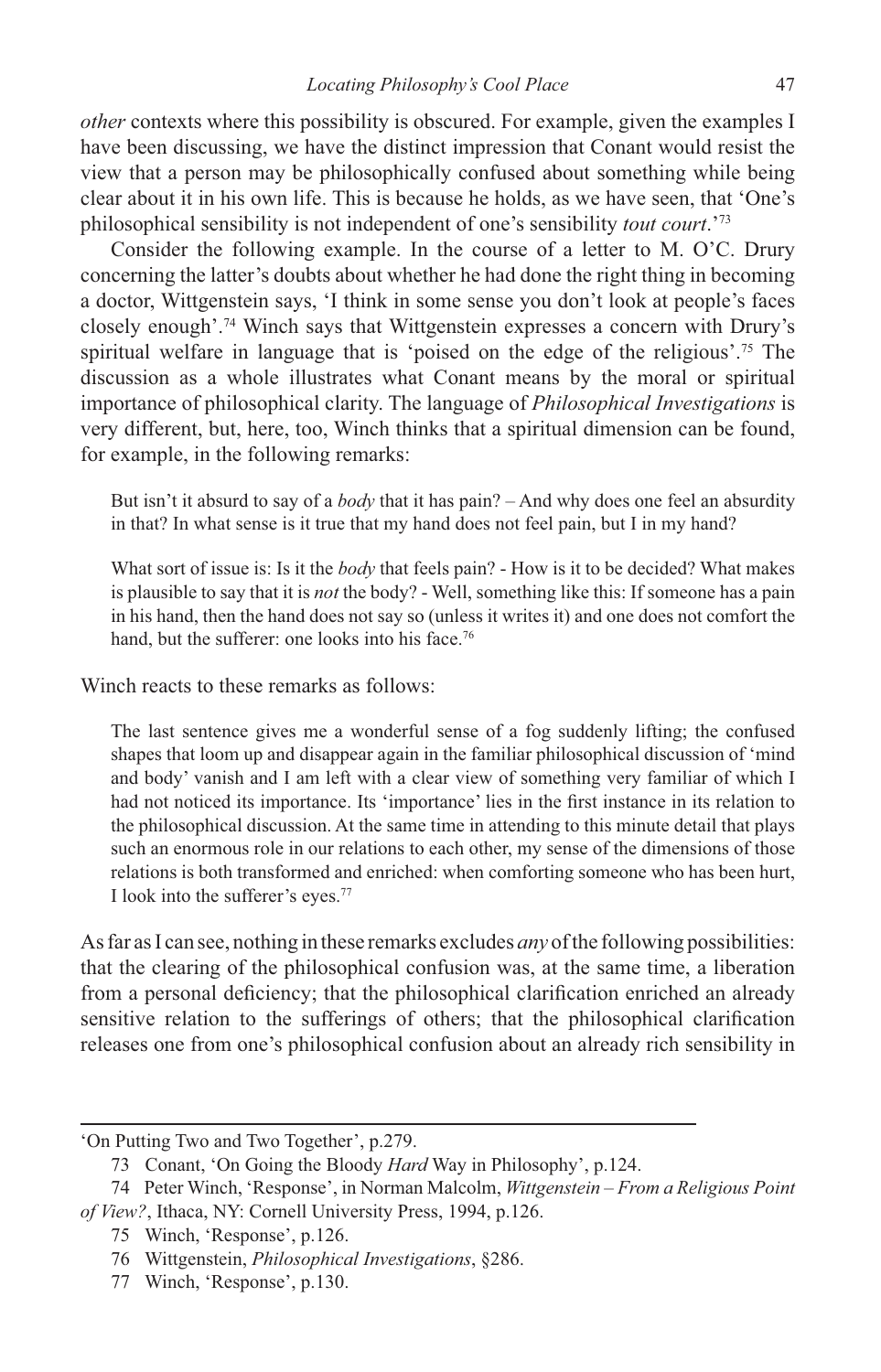one's personal life. In the last context, the lifting of the philosophical fog is not, at the same time, a lifting of a personal fog. There was no personal fog to lift.

Sometimes, Mulhall takes me to be saying that a person who is confused in his or her religious life could nevertheless be leading one. Put in that general way, the claim would be absurd. But I do not think one can lay down rules about the extent to which one can have occasion to pray, 'Lord I believe – help thou my confusions', and still be a believer. But Mulhall goes on to recognize the obvious when he says (p.22):

Perhaps Phillips rather has in mind someone who is living a genuinely Christian life, but who is inclined to reflect on her life in a philosophically confused manner (say, by responding positively to a philosopher who asks her whether her God is a kind of entity).

But, then, Mulhall tries to connect this philosophical confusion to 'the personal' by saying (p.22):

what shows such forms of self-reflection are an expression of confusion, if not the life that the reflecting person leads outside the context of such reflection? In other words, it is precisely vigilant attention to how such a person lives her life that can show her the way to avoid such confusions – which is exactly the point Conant is making.

These remarks beg the question being discussed. Consider the case of a nonbeliever. Plenty of philosophers think that if the word 'God' does refer to an entity it is unintelligible, but they are convinced that religious belief requires that it does. One cannot ask them to reflect on their lives when not philosophising. They have no religious inclinations to reflect on. What they need to reflect on is the language of worship, whether they can make that language their own or not. Here, the contrast between the philosophical and the personal is obvious.

What of the genuine believer who is philosophically confused? Mulhall says she should be more vigilant about her life. But what is in dispute is the character of the vigilance. The lack is not religious vigilance. On Mulhall's own admission, that is already present. What is more, the primary language of their faith may be what leads a person into philosophical confusions. This is a common phenomenon. What is needed is a revealing of the path from the philosophical confusion to the genuine belief. Again, a distinction between 'the philosophical' and 'the personal' is important.

One may share a religious belief with someone who gives a confused philosophical account of it. When I hear some of the views of my contemporaries in the philosophy of religion, I confess to wondering whether we are talking of the same God. But in order to even try to answer that question, I'd have to know *them* far better than I do. To infer so much from their philosophical accounts would be a highly dubious undertaking on both philosophical and religious grounds. I have been suggesting that a passage from 'the philosophical' to 'the personal' which goes beyond internal relations between them is an equally precarious journey.

A final word in this section of my reply: given the emphasis on 'the ethical' in the writings of Conant and others, it is important to remember that Wittgenstein said that although he was not a religious man, he could not help seeing *every* problem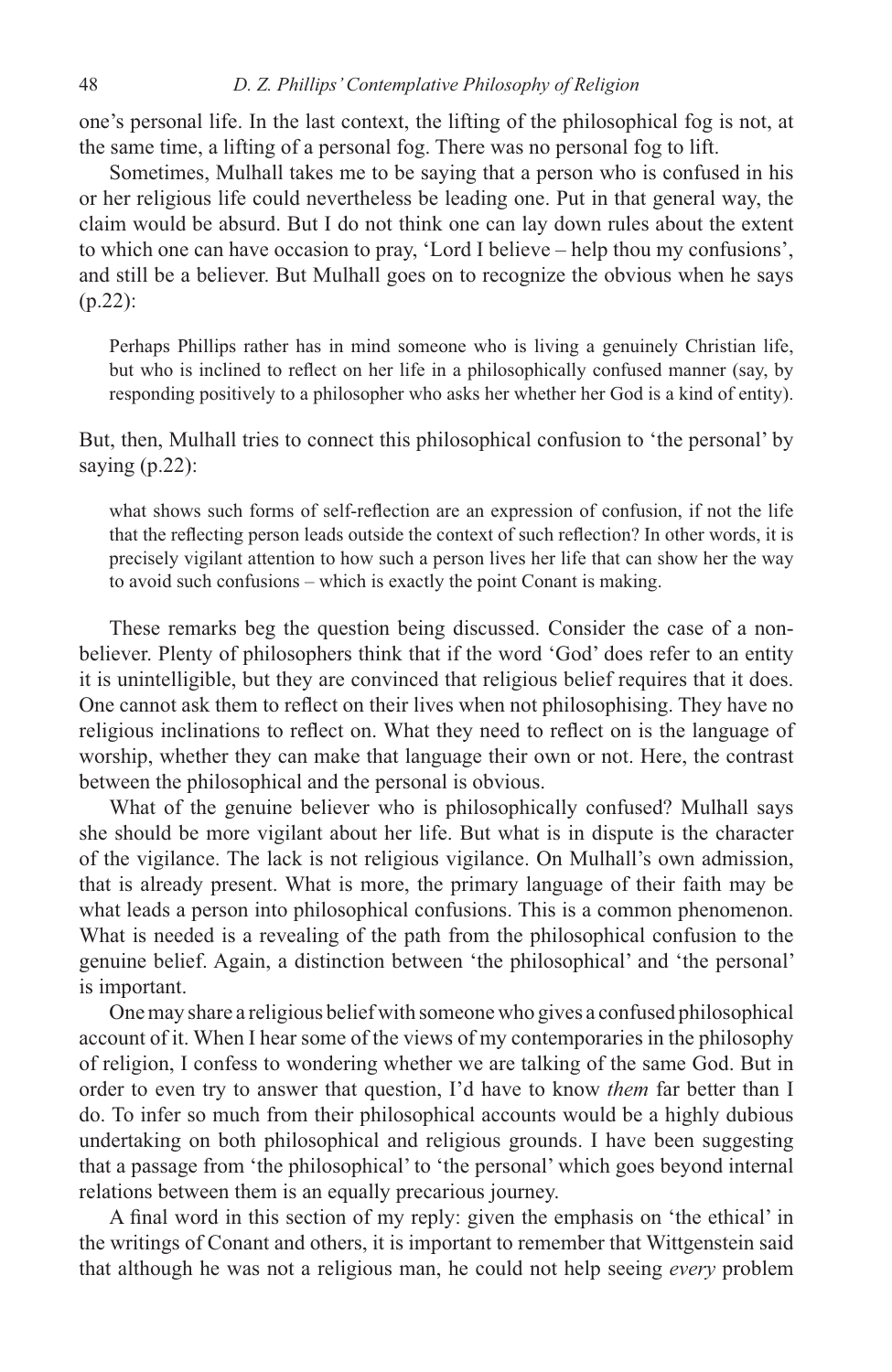from a religious point of view. Even in his earliest remarks on ethics, the *kind* of ethics he refers to is clearly related to religious conceptions. Conant may point out in reply, that Wittgenstein said that the point of the *Tractatus* is an ethical one. In a discussion he says:

Wittgenstein is talking about an ethical point here, but not about religion. So the ethical, as a kind of passion for clarity runs through the whole in a way in which the religious or aesthetic does not<sup>78</sup>

There are a number of points to be made about these remarks, but at this point in my reply, I must be brief. First, Wittgenstein still speaks about 'the ethical' in very general terms. Nothing he says precludes a certain religious sense. On the contrary, it seems to include it, as when he says, 'The mystical is not *how* the world is, but that it is' (6.44). As Malcolm says, this remark is connected with wonder at the existence of the world, which, as I have suggested, is connected with philosophical contemplation of it.79 If Conant sees the ethical demand running all through Wittgenstein's work as a passion for clarity – a demand for purity in that sense – then one can say equally well, and perhaps better, that a religious-like demand for purity runs all through his work. Is not this suggested by the following?

I have had a letter from an old friend in Austria, a priest. In it he says he hopes my work will go well, if it should be God's will. Now that is all I want: if it should be God's will. Bach wrote on the title page of his *Orgelbüchlein*, 'To the glory of the most high God, and that my neighbour may be benefited thereby'. That is what I would have liked to say about my work.<sup>80</sup>

If indeed his work could be 'to the glory of God', then certain concerns would be impure:

Is what I am doing really worth the labour? Surely only if it receives a light from above. And if that happens – why should I worry about the fruits of my work being stolen? If what I am writing is really of value, how could anyone steal the value from me? If the light from above is *not* there, then I cannot be any more than clever.<sup>81</sup>

Furthermore, in a remark about purity which impressed Conant, the context is a religious one:

I would like to say: 'this book is written to the glory of God', but nowadays this would be the trick of a cheat, i.e. it would not be correctly understood. It means the book was written in good will, and so far as it was not but was written from vanity, etc., the author

<sup>78</sup> In a discussion of 'What "Ethics" in the *Tractatus* is *Not*', p.95. Conant is Voice B.

<sup>79</sup> Norman Malcolm, *Wittgenstein – A Religious Point of View?*, Ithaca, NY: Cornell University Press, 1994, p.10.

<sup>80</sup> Rush Rhees, *Ludwig Wittgenstein: Personal Recollections*, pp.181–82, quoted by Malcolm, *Wittgenstein*, pp.13–14.

<sup>81</sup> Quoted by Malcolm, *Wittgenstein*, p.18.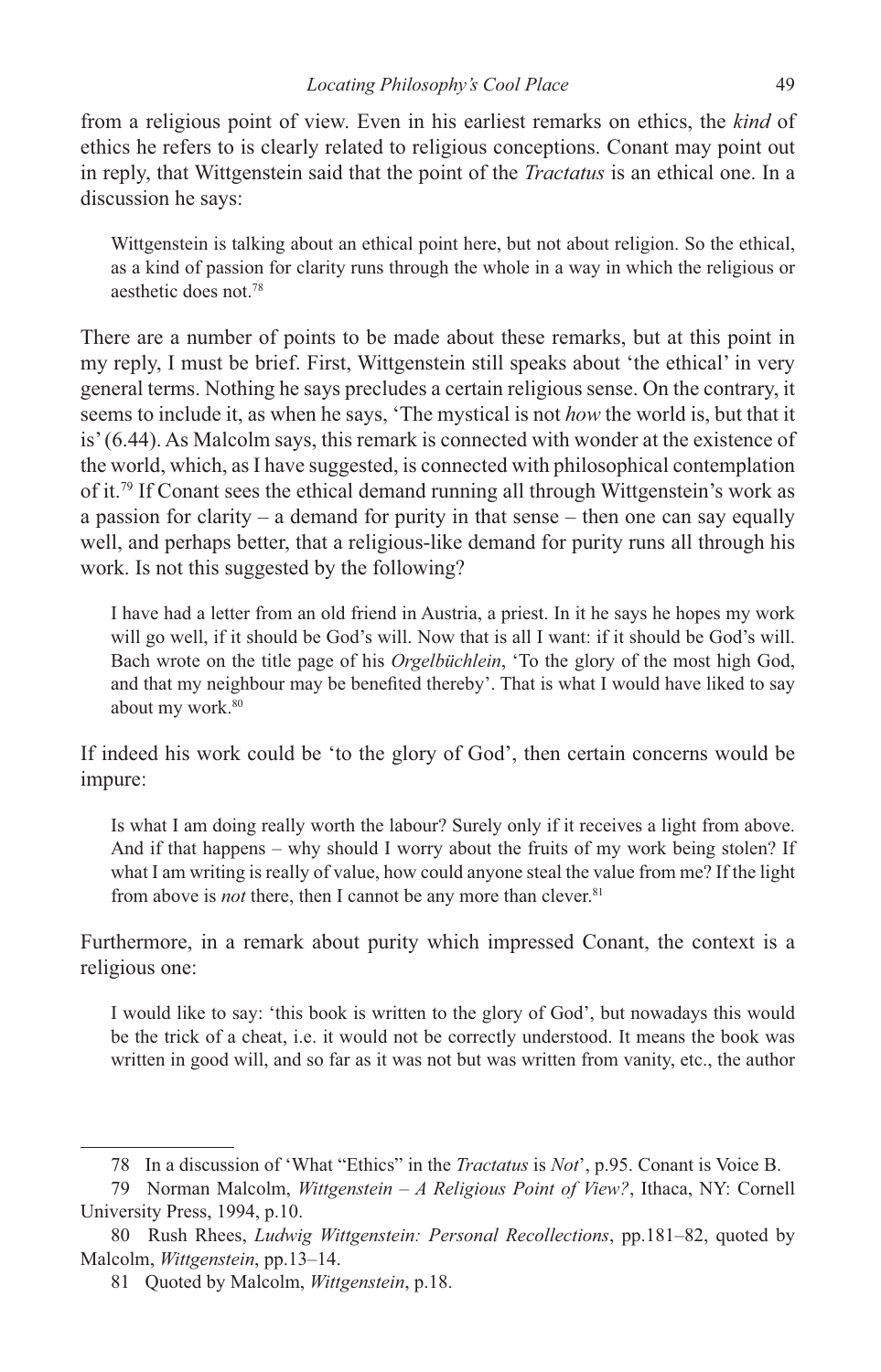would wish to see it condemned. He can not make it more free of these impurities than he is himself.<sup>82</sup>

As we have seen, I do not dispute that this demand for purity is as personal a demand as it is a philosophical one. I agree that philosophy, for Wittgenstein, was a religiouslike vocation. Yet, he feared that if he really gave himself to religion, the bending of the knee required of him would conflict with the commitment philosophy asked of him. And for all his passion for philosophy, he never, as Winch points out, speaks of it in a remotely similar way to that in which he speaks of religious passion: 'when he spoke of religion as a "passion" through which one's life must be "turned around" he was speaking of something different'.<sup>83</sup> There is a good reason, therefore, to distinguish, in this context too, between 'the philosophical' and 'the personal', instead of being content with a generic notion of 'the personal'. As Winch says:

Kierkegaard believed religious belief to stand at an 'infinite distance' from philosophical clarity. He did not believe that such clarity could by itself bring anyone one whit closer to religious faith. I think that Wittgenstein would have taken the same view.<sup>84</sup>

## **3. Beyond Language Games**

So far, in my reply to Mulhall, I have been commenting on what I take to be the inadequacies of two conceptions of philosophy which have been combined to give a therapeutic reading of Wittgenstein's philosophy. In *Philosophy's Cool Place* I contrasted this reading with what I take to be Wittgenstein's contemplative conception of philosophy, one that is concerned with the possibility of discourse. Mulhall thinks that such a contrast is unnecessary, since, for him, while I have succeeded (p.20)

in identifying a dimension of Wittgenstein's interest in language that relates it to a perennial preoccupation of the Western philosophical tradition since Plato [I have] not [appeared] to have succeeded in showing that its further exploration must involve going essentially beyond the familiar Wittgensteinian business of perspicuously representing the grammar of everyday words.

In my reply I hope to show that this conclusion misses the character of philosophy's perennial preoccupation with the possibility of discourse. From first to last, Wittgenstein's preoccupation is with the possibility of discourse, with what it means *to say something*. The earliest form of this preoccupation in the *Tractatus* is the question of the sense in which a proposition pictures reality. The early form of an answer is the emphasis on the method of projection within which the proposition has its sense. These logical concerns are missed in Mulhall's therapeutic reading of the *Tractatus* in which it is simply seen as an attempt to specify (p.14)

<sup>82</sup> Wittgenstein, Preface to *Philosophical Remarks*, quoted by Winch in his 'Response' to Malcolm, *Wittgenstein*, p.131.

<sup>83</sup> Malcolm, *Wittgenstein*, p.128.

<sup>84</sup> Malcolm, *Wittgenstein*, p.129.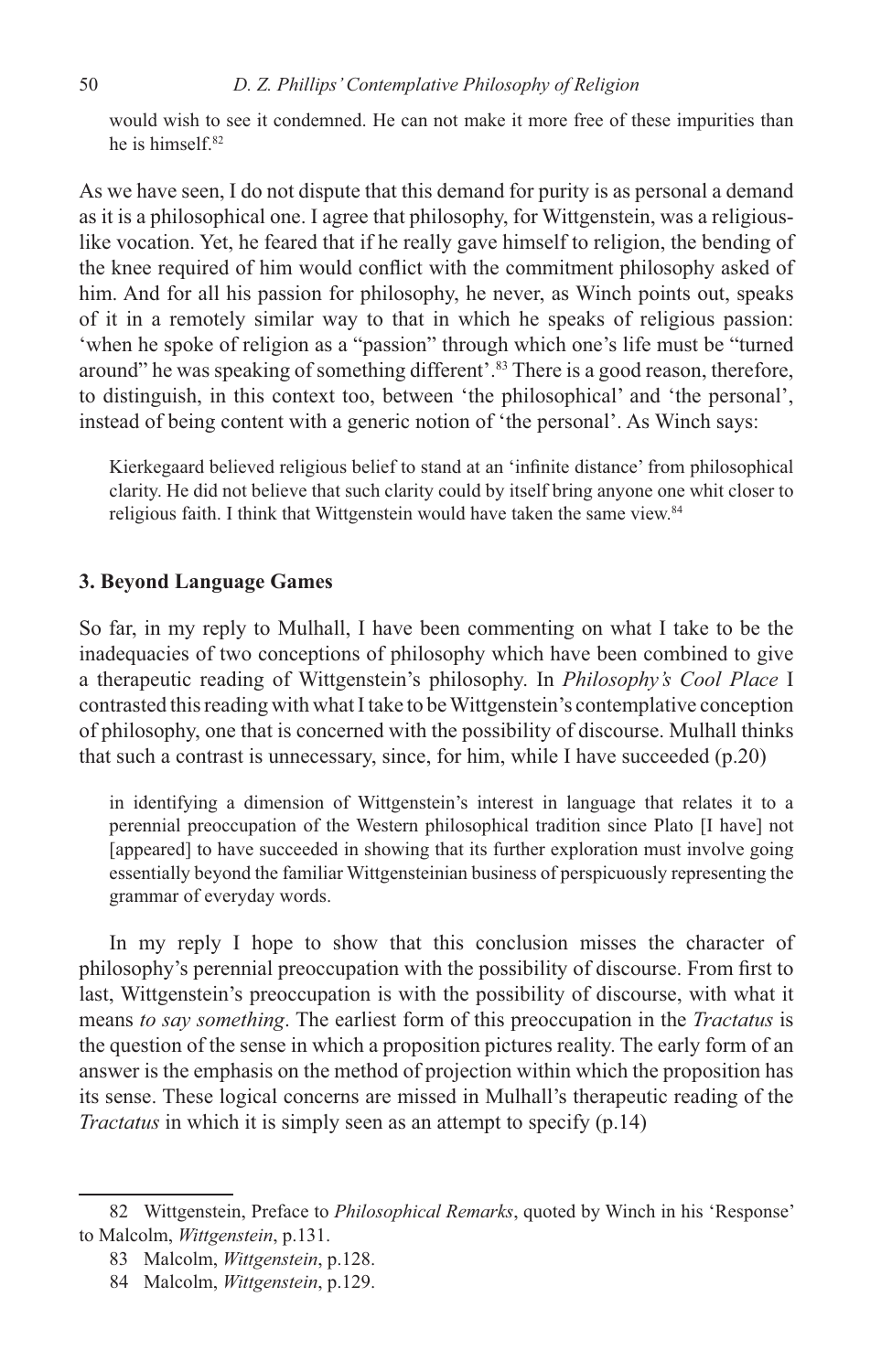'the strictly correct method in philosophy' – that of saying only what can be said, and demonstrating to those who fail to respect this condition on speech that they have failed to give meaning to some portion of their putative utterance.

On this view, the only major difference between the *Tractatus* and the later works is that forms of language and the sources of our confusions about them are more varied than the early work presupposed. The concern with logic drops out of this account. In wanting to determine the general form of the proposition, Wittgenstein was giving a structural account of language, and he criticized himself later for doing so. By the time he has introduced the analogy between games and language, of course, Wittgenstein has given up the idea that language has a general form. But in the emphasis on games, and 'following a rule', Rhees sees 'the structure of the proposition' being replaced by 'the structure of the language game'. But Wittgenstein has not given up the question of the nature of language. It is difficult to see how he could since it is raised by the notion of a language-game itself. There is an obvious disanalogy between games and language-games. All the games we play do not constitute one big game. Thus, it is misleading to say, as Mulhall does, that 'knowing how to play a specific game presupposes a grasp of what it is to play games' (p.17), since it is the latter that is parasitic on the fact that games are played. But the language-games are played within *the same* language, by which we do not mean English or Welsh. The question of the unity of that language, therefore, remains an issue. Wittgenstein's answer to that question is in terms of family resemblances. No language-game possesses a feature common to all uses of language-games, but *some* have features in common with some others, while they share different features with those others. In this way, Wittgenstein was able to avoid the idea that language has a common form. Language has the unity of a family of language-games. Mulhall denies that Wittgenstein actually says this, but it would be difficult to avoid accepting that, at the very least, he offers it as an illuminating analogy. As such, it still offers a structural account of language. Rhees argues that it is not an account of language at all, and that, were it true, it would be impossible to *say* anything. Mulhall, on the other hand, thinks that Rhees' misgivings about the analogy between language and games are misplaced.

Mulhall argues that in many games the rules allow for a great deal of innovation and creativity. Everything is not strictly determined by the rules. There is room for self-expression.<sup>85</sup> Rhees's reply is to point out that there is no difference between what a move means in a demonstration game and what it means in a real game, whereas this cannot be said of the distinction between a rehearsed conversation and a real one; it is not 'internal' as a game is.<sup>86</sup> And when Mulhall reminds us that the significance of games in people's lives can be connected with character and understanding in all sorts of ways, that simply begs the question of whether those 'other ways' can be understood by analogy with playing games.

Rhees is interested in what kind of puzzle a puzzle about language is. He argues that it is not like being puzzled about a game, where one would explain by reference

<sup>85</sup> Mulhall elaborates this point in *Inheritance and Originality*, §16 and 17.

<sup>86</sup> See Rhees, *Wittgenstein and the Possibility of Discourse*, p.98.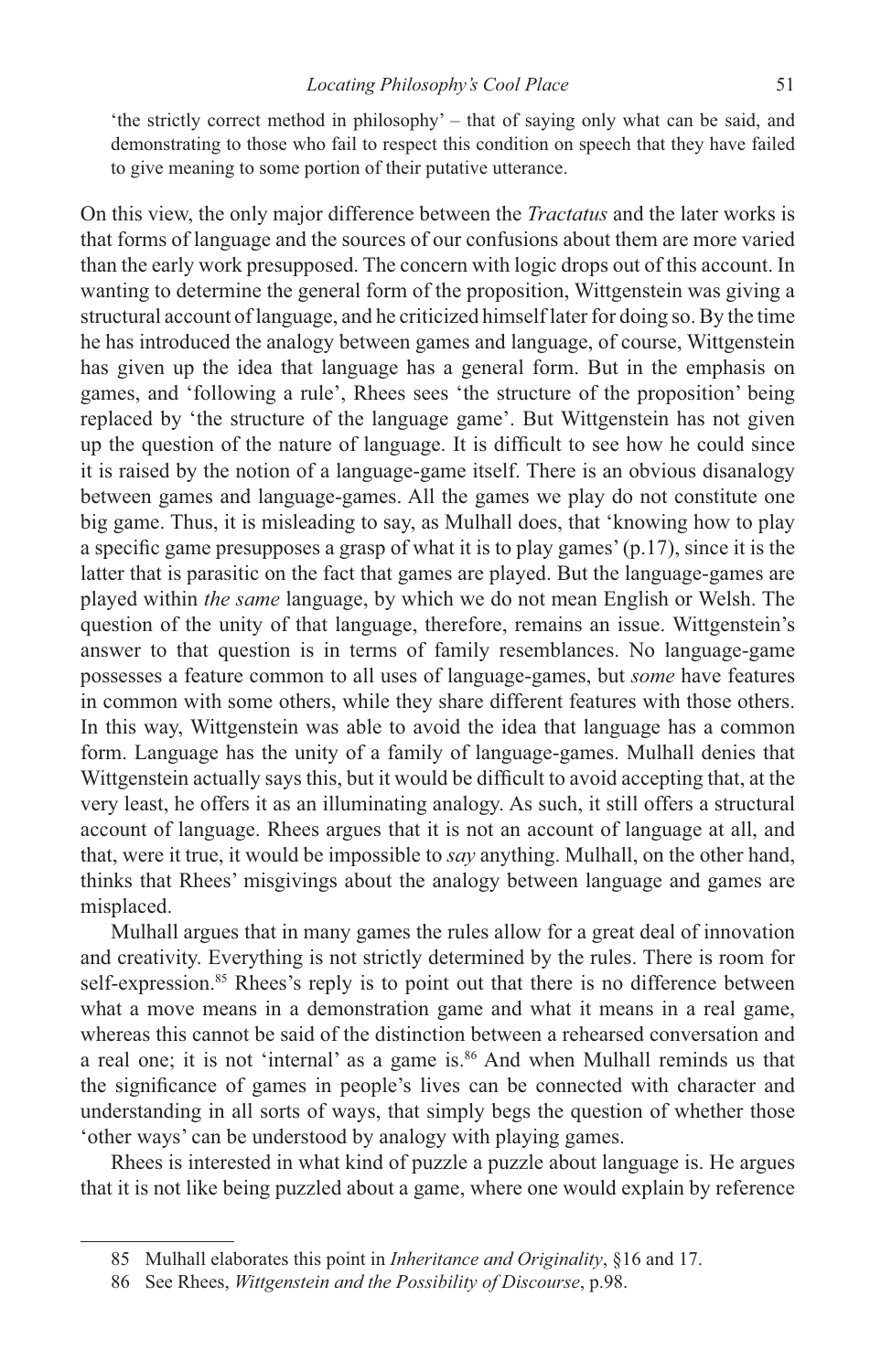to other games. But if one is puzzled about language itself, there is no 'other' something to go to, since that, too, would be an example of language and, hence, of what puzzles one. Mulhall has some curious responses to this issue. First, he says that in learning what a game is, much that is presupposed is not simply a matter of other games. Fine, but the question, once again, is whether the 'much else' that is presupposed is illuminated by the analogy between language and games.

Mulhall does not discuss some of the most powerful disanalogies Rhees presents. He argues that although Wittgenstein gave up the analogy between language and a calculus in the *Tractatus*, it continued to influence him in the *Investigations* in the discussion of 'following a rule', 'going on in the same way', and the importance of 'and so on' in learning a language. The same would apply to emphases on 'training', 'function', and 'mastering techniques'. Rhees recognizes the importance of these considerations in the context of learning the meanings of words, and of the agreements in use which show themselves in that we naturally take such-and-such as the *same* use of the world. On the other hand, he does not think that these emphases throw much light on what it means to *say* something. How does a child come to ask a question? Rhees's answer is: by coming to an appreciation of what it makes sense to say; something the child picks up by the conversations that surround it. And these conversations would be oddly described indeed in terms of 'following a rule', or 'going on in the same way'. Similarly, it would be odd to speak of speaking to another person as the mastery of a number of techniques; still less to talk of mastering them in this context. Mulhall is tempted to speak in this way:

That mastery of specific language-games presupposes that speaking- the general impulse and capacity to do things with words – is part of the natural repertoire of human beings, and so lies beyond the reach of any philosophical accounting of the kind Rhees imagines.<sup>87</sup>

But when we speak with each other, are we 'doing things with words', or displaying our natural repertoire in this respect? Our words are not the instruments by which we do things, but are constitutive of what we do. That is why Rhees insists that we do not *use* language. That is why 'following a rule' cannot account for *saying* anything. As David Cockburn points out in her perceptive review of Rhees' work, a person could reel off 'the colours of all objects in his field of vision', without having anything to say about colours. As he says,

Rhees … introduces a clear distinction between 'knowing what is permissible' and having something to say. We can, perhaps, imagine someone who has mastered the moves (at least up to a point) – who knows, for example, that 'She is in serious pain' is to be followed by 'We must get help' – and yet has no sense of the bearing of the one remark on the other: for whom, perhaps, this is simply a response one must make if one is to move reasonably smoothly through life in this community.<sup>88</sup>

<sup>87</sup> Mulhall, *Inheritance and Originality*, pp.75–76.

<sup>88</sup> David Cockburn, 'Critical Notice of Rhees' *Wittgenstein and the Possibility of Discourse*', *Philosophical Investigations* 25:1 (2002), p.81.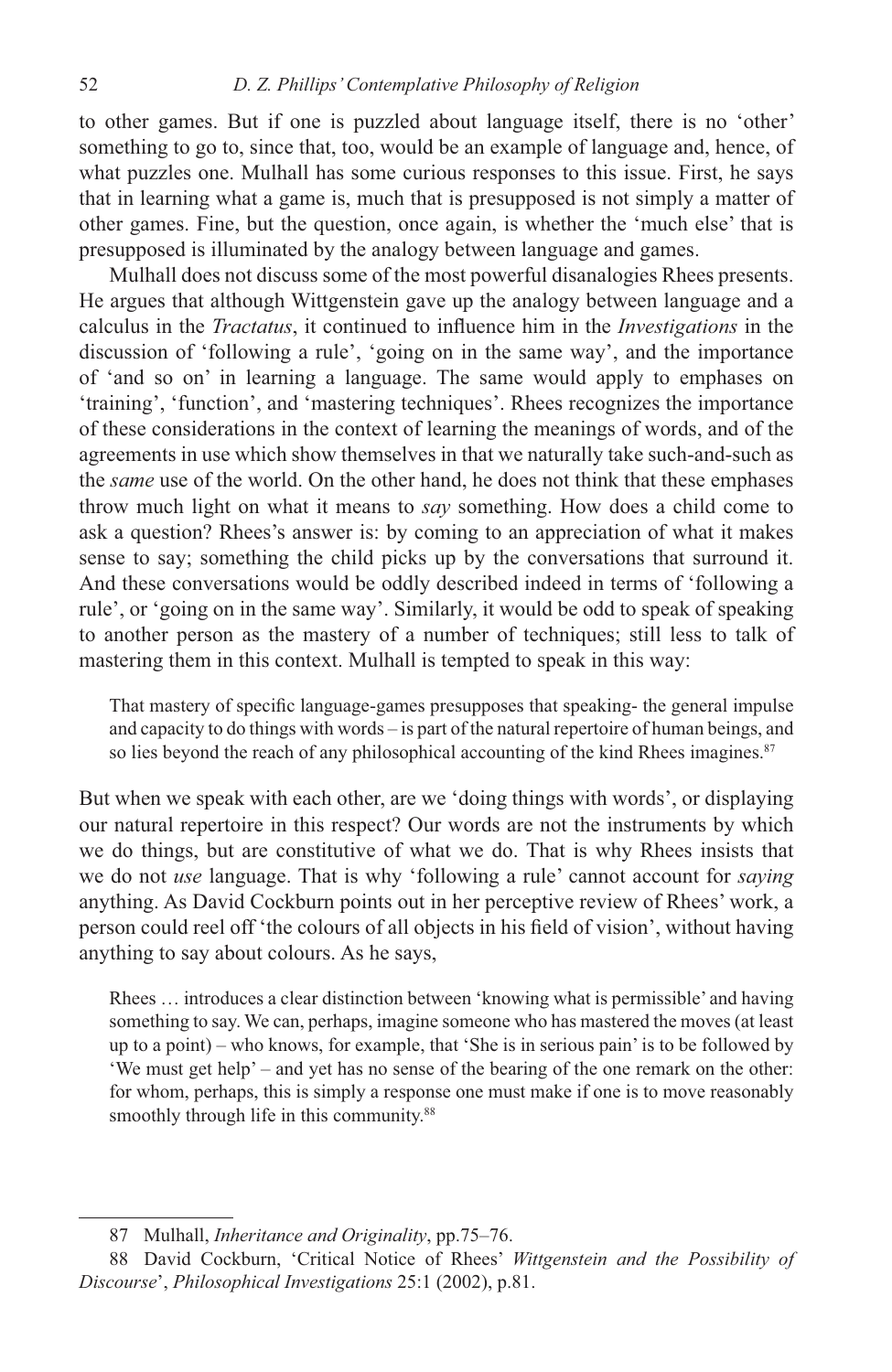The bearing that one remark has on another is shown in the life we share with one another. Not that our shared life *enables* remarks to have the sense they do – that, too, would be an *external* explanation – but that that sense *shows* itself *in* the lives we share. That is why Rhees keeps repeating that *language makes sense if living makes sense*. Thus, Rhees is not, as Mulhall thinks, seeking a philosophical *accounting* of language. Rather, he is engaged in a philosophical *contemplation* of it. The contemplation takes the form of the kind of discussion I have been engaged in, not of comparing one perspicuous representation of a form of discourse with another. Thus it will not do *at all* to respond, as Mulhall does, by saying (p.19):

We do not have to give a perspicuous representation of the whole of language; we simply have to give a perspicuous representation of the ways in which we use the word 'language'.

Rhees does not say, as Mulhall thinks, that language has the unity of a dialogue. He recognizes that all language is not conversation, but that if we take conversation as a centre of variation, it throws light on those parts of language which are not conversation. Here, Rhees is indicating the kind of unity that language has – that of a hubbub of voices in all sorts of relations to each other. When Wittgenstein gave up the analogy between language and a calculus, he gave up, wrongly, one of its important aspects. He was right to reject the view that different aspects of language are related to each other formally, but wrong to underplay the interlocking intelligibility of language. It is with the nature of that interlocking that Rhees grapples, and which I tried to elucidate in *Philosophy's Cool Place*.

It is in some ways understandable that Mulhall should think that this is a recent emphasis in my work. That work, for the most part, he thinks, has been dominated by making distinctions between religion and other activities by bringing out the different rules which govern them – an emphasis which he thinks also governed Winch's *The Idea of a Social Science*. But Mulhall is wrong about Winch, who wrote in that early work:

To ask whether reality is intelligible is to ask about the relation of thought and reality. In considering the nature of thought one is led also to consider the nature of language. Inseparably bound up with the question whether reality is intelligible, therefore, is the question of how language is connected with reality, of what it is to *say* something. In fact the philosopher's interest in language lies not so much in the solution of particular linguistic confusions for their own sakes, as in the solution of confusions about the nature of language in general.89

Winch's work was published in 1958. He acknowledged his indebtedness to Rhees. Even at this stage, Winch is emphasising the important difference between understanding what language is and explaining it. What he regrets, in his preface to the second edition, is that he elucidated that understanding too much in terms of rule following. In later writings, he becomes far more influenced by Rhees's

<sup>89</sup> Peter Winch, *The Idea of a Social Science*, pp.11–12.